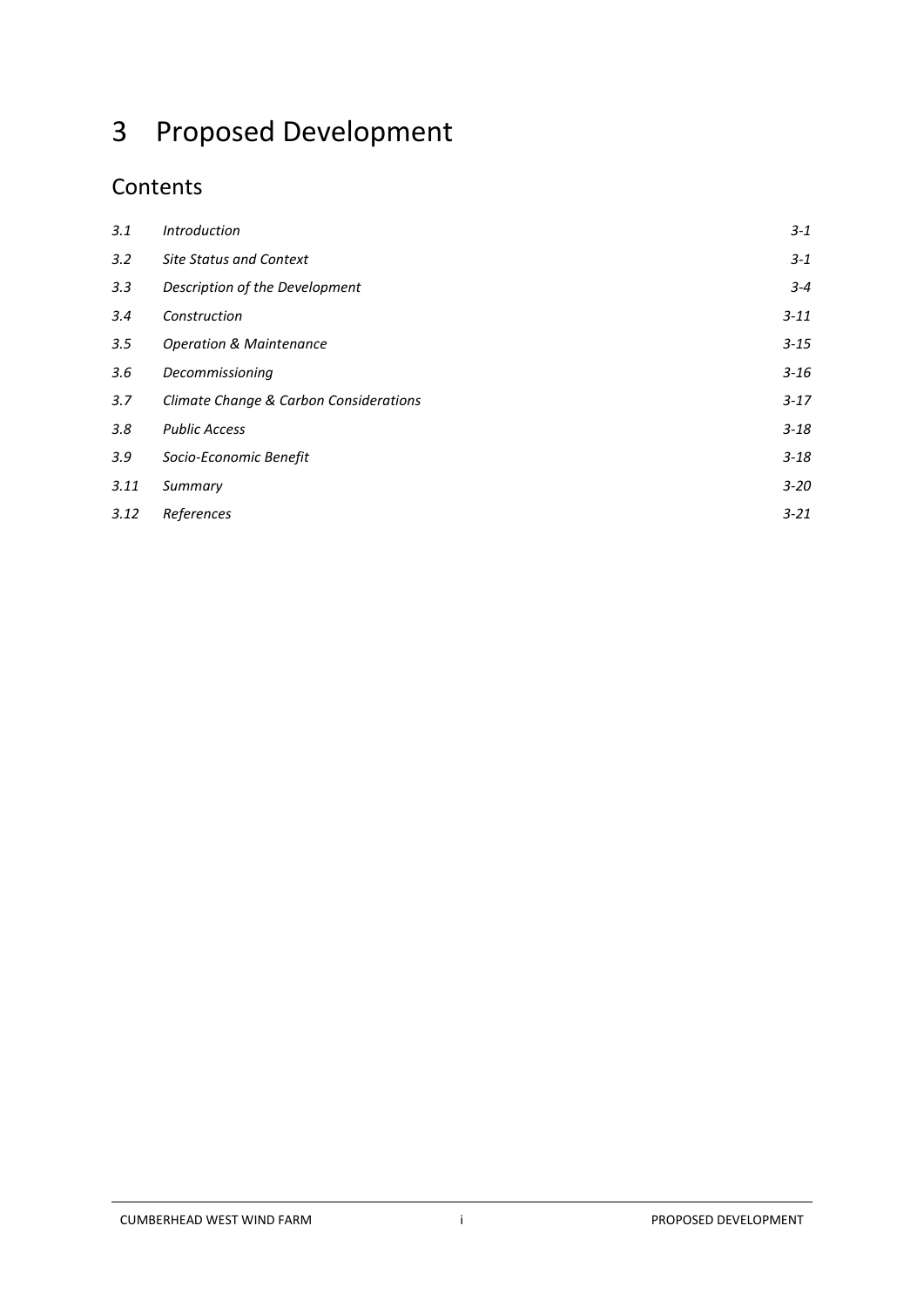This page is intentionally blank.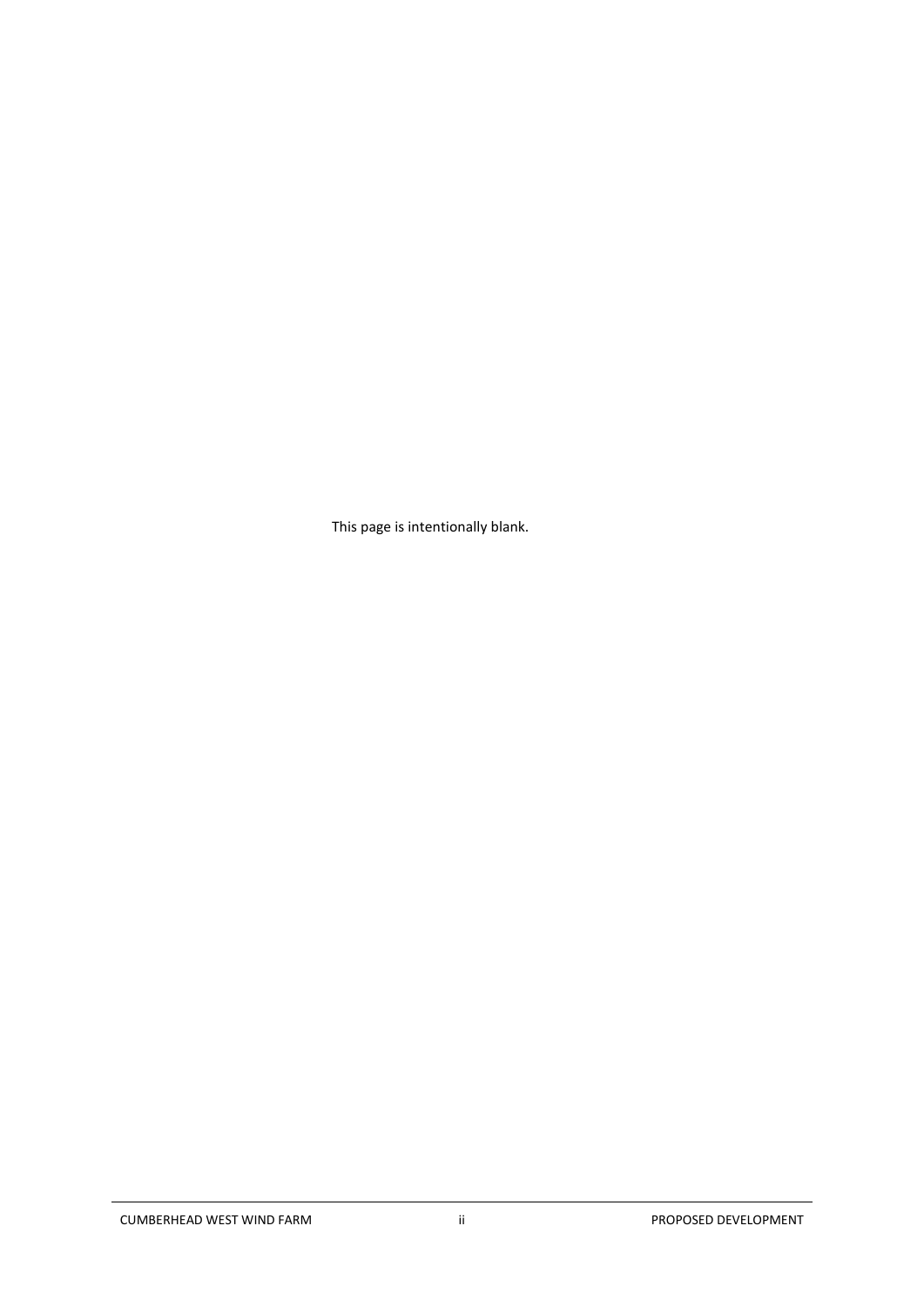# 3 Proposed Development

- <span id="page-2-0"></span>3.1 Introduction
- 3.1.1 This chapter provides a description of the Proposed Development and its geographical context.

## <span id="page-2-1"></span>3.2 Site Status and Context

## *Background and Site Description*

- 3.2.1 The Proposed Development site adjoins an established cluster of wind farms around Hagshaw Hill (known as the 'Hagshaw Cluster') in rural South Lanarkshire, (refer to Figure 1.2). The site is located approximately 4.3 km to the west of Coalburn, 5.6 km to the south-west of Lesmahagow, 7.2 km north-west of Douglas and 6 km north-east of Muirkirk (refer to Figure 1.1).
- 3.2.2 The site comprises a main Development Area of approximately 898 hectares (ha) of the existing Cumberhead Forest and adjoining land, consisting primarily of commercial coniferous plantation and existing forestry tracks plus a small parcel of farmland around Black Hill and Eaglinside (refer to Figure 16.1). The site boundary also includes the site access track (from junction 11 of the M74 motorway along existing and proposed tracks to the southern and western corners of the site) which is approximately 16 km long and comprises an area of 151 ha. The site gradually rises from 320 m Above Ordnance Datum (AOD) in the north to 522 m AOD at the summit of Nutberry Hill in the south of the site. The site possesses a strong wind resource.
- 3.2.3 The surrounding land comprises open moorland to the west and south-west, farmland with some scattered individual properties to the north and north-east, with further coniferous plantation to the south and south-east. Some of the moorland adjoining the site to the west lies within the northernmost extent of the Muirkirk and North Lowther Uplands Special Protection Area (SPA) and Site of Special Scientific Interest (SSSI).
- 3.2.4 The Birkenhead Burn Site of Special Scientific Interest (SSSI), covers a small section of the north of the site (3.11 ha) and is designated for its geological features. The SSSI is one of a network of Silurian sites in the Midland Valley of Scotland that yields important vertebrate fossil-bearing rocks.
- 3.2.5 A section of the Birk Knowes SSSI (approximately 4.03 ha) extends into the Proposed Development site, at its western boundary. The SSSI is designated for its localised exposures of fossiliferous rock, upland habitats. It is a location that represents late Llandovery age sediments with unusual and palaeontologically relevant arthropod and fish faunas.
- 3.2.6 A number of watercourses traverse the site including the Birkenhead Burn in the north-eastern corner and tributaries of the Logan Water. The River Nethan forms part of the southern boundary of the site.
- 3.2.7 No residential properties lie within the site boundary. The closest occupied residential property is Logan Farm, located to the north of the site, approximately 780 m north of the nearest proposed turbine (T10).
- 3.2.8 The M74 motorway is approximately 7.6 km east of the proposed turbines.
- 3.2.9 As shown in Figure 1.3 the surrounding landscape includes a number of wind farm developments including operational, consented and in planning sites.

## *A Coordinated Strategy for the Future of the Hagshaw Wind Cluster*

- 3.2.10 The Proposed Development outlined here forms one component of a wider strategy for the future of the Hagshaw Wind Cluster. This overview intends to explain the background to the Proposed Development and how it fits into a wider strategic plan for the local area.
- 3.2.11 As neighbouring landowners to Cumberhead Forest, 3R Energy are working in partnership with SPR to develop a wind energy scheme on the eastern part of the forest as an extension to the consented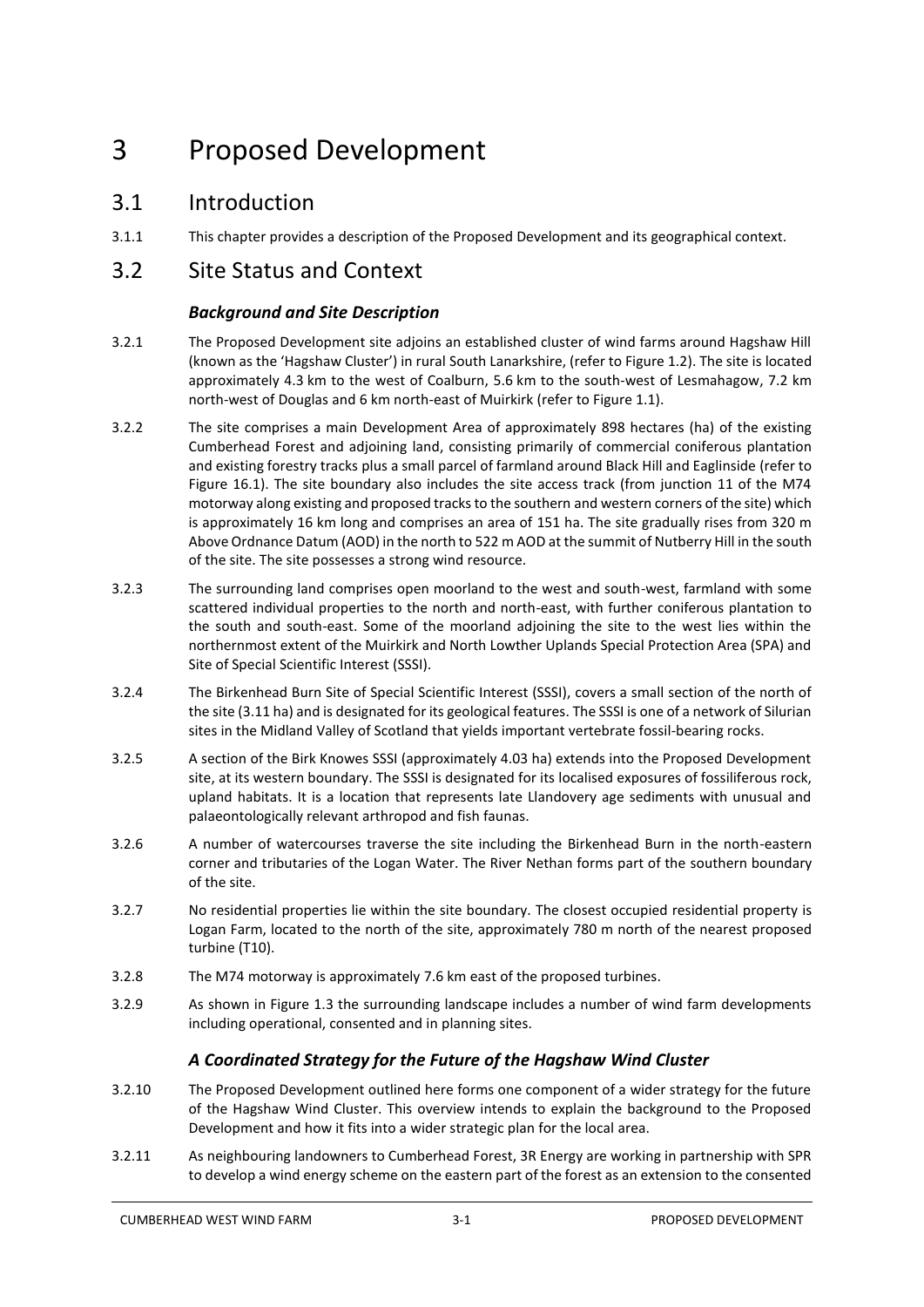Douglas West Wind Farm – known as 'Douglas West Extension'. As landowners of Scotland's first wind farm on the neighbouring Hagshaw Hill, 3R Energy have also recently concluded arrangements with SPR to repower Hagshaw Hill Wind Farm at the end of its operational life. 3R Energy and SPR have now extended their partnership to develop the Cumberhead West Wind Farm (the Proposed Development) which would complete the wind farm picture within the western part of the forest. See Figure 1.2.

- 3.2.12 There are many benefits in taking these projects forward together in partnership, including: helping to create and sustain local employment, keeping income generated in the local area, and maximising renewable generation and community benefit opportunities from the sites. Together, these projects create a unique opportunity for the local area to secure a substantial 30 year income stream that could deliver a transformational change agenda for the villages of Coalburn, Lesmahagow, Douglas and outlying settlements, aligned to a strategic opportunity to develop a regional Adventure Tourism destination on the M74.
- 3.2.13 There are also many benefits from a physical perspective which can be achieved by these local projects being taken forward in a coordinated fashion, including:

• Delivery of an outcome which is better designed in landscape terms, more strategically efficient and cost-effective;

- Optimisation of renewable generation from an established wind farm location;
- More efficient use of existing infrastructure and grid connection assets;
- Consideration of energy storage options;
- Better coordinated habitat management proposals;
- Enhanced public access delivery across multiple sites; and
- A significant Community Benefit package which would generate a 30-year income stream to fund a Local Investment Strategy for the area.

### *Environmental Designations*

- 3.2.14 Figure 3.3 shows sites with environmental designations (excluding landscape designations) within 5 km of the Proposed Development. A brief summary of these is provided below with full descriptions provided in the relevant technical chapters of the EIA Report.
- 3.2.15 There are two statutorily designated sites within the site boundary, these are the Birkenhead Burn and the Birk Knowes Sites of Special Scientific Interest (SSSI), both designated for their abundance in well preserved Silurian fossil assemblages. Both sites are also designated as Geological Conservation Review (GCR) sites.
- 3.2.16 Between the site boundary and up to 5 km from the site boundary, the relevant designations are as follows:
	- one Special Area of Conservation (SAC), Coalburn Moss SAC;
	- one Special Protection Area (SPA), Muirkirk & North Lowther Uplands;
	- eight Sites of Special Scientific Interest (SSSI), Coalburn Moss, Birkenhead Burn, Dunside, Birk Knowes, Shiel Burn, Ree Burn and Glenbuck Loch, Blood Moss and Slot Uplands, and the Muirkirk Uplands;
	- one Scheduled Monument (SM), Glenbuck Ironworks
	- two B-listed buildings;
	- six Geological Conservation Review (GCR) sites, Dippal Burn, Dunside, Birkenhead Burn, Birk Knowes, Ree Burn and Glenbuck Loch and Shiel Burn.
- 3.2.17 Additionally, between 5 and 10 km from the site boundary, the relevant designations are as follows: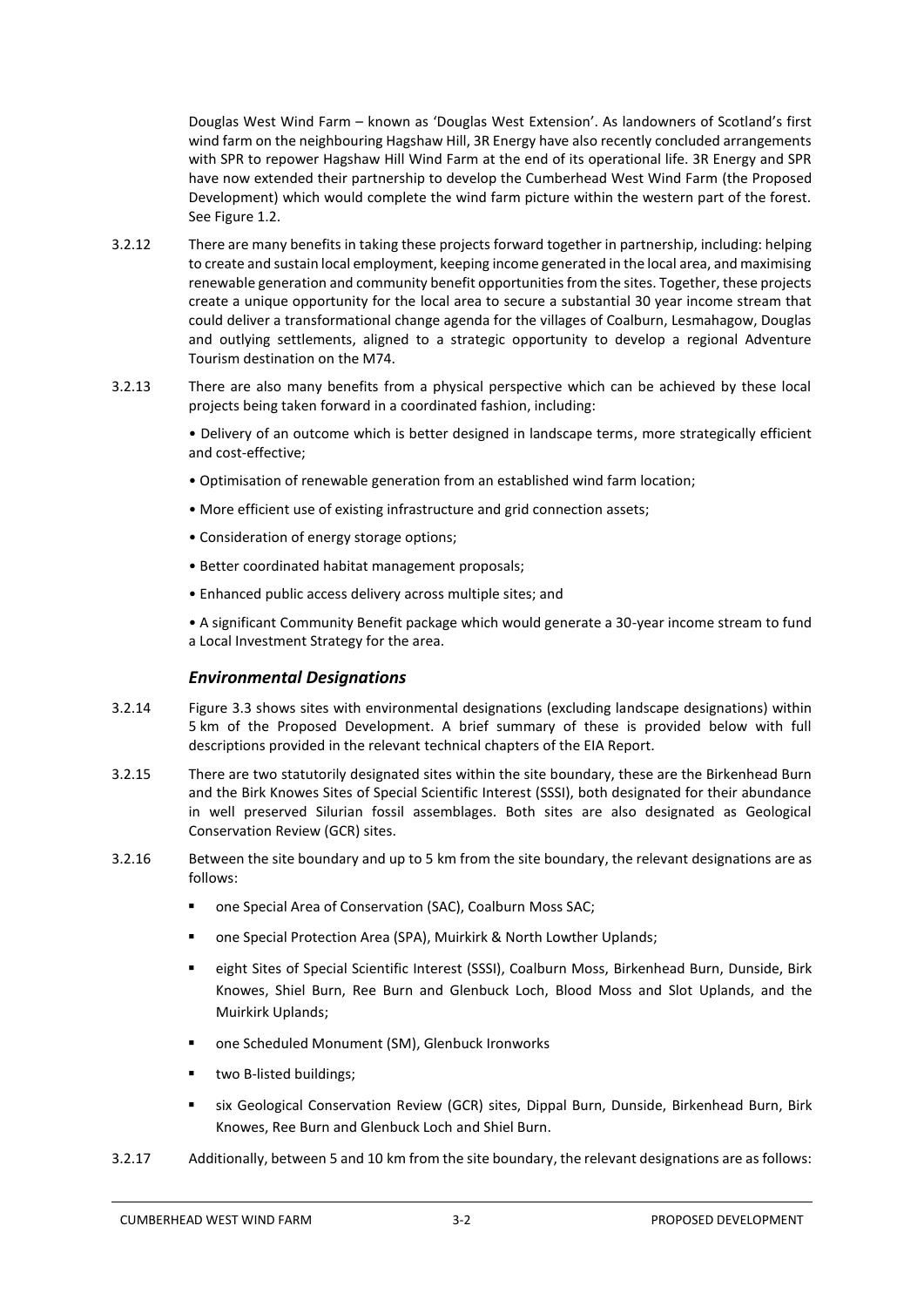- one SPA, Muirkirk & North Lowther Uplands;
- two SACs, Coalburn Mossand Clyde Valley Woods;
- eight SSSIs, Cander Moss, Greenock Mains, Kennox Water, Coalburn Moss, North Lowther Uplands, Miller's Wood, Upper Nethan Valley Woods and Muirkirk Uplands;
- seven SMs, including Muirkirk tar works, Cairn Table and Black hill fort;
- two A-listed Buildings, several B-listed Buildings;
- three GCR sites, Garpel Water, Kennox Water and Slot; and
- five Conservation Areas, Lesmahagow, Douglas, Strathaven, Sandford and Stonehouse.
- 3.2.18 Between 10 and 15 km from the site boundary the relevant designations are as follows:
	- three SACs, Clyde Valley Woods (multiple separate areas), Airds Moss, and Red Moss;
	- New Lanark World Heritage Site and Conservation Area, including several listed buildings and structures within;
	- Five further Conservation Areas, Strathaven, Stonehouse, Glassford, Dalserf, and Rosebank;
	- two Garden and Designed Landscapes (GDLs), Falls of Clyde and Lee Castle;
	- 15 SSSIs including Tinto Hills and Upper Nethan Valley Woods; and
	- a number of listed structures and SMs.
- 3.2.19 There are a number of areas of Ancient Woodland noted within 5 km of the site as well as across the 15 km study area, as shown on Figure 3.3.

### *Other Relevant Developments within 5km*

- 3.2.20 Figure 3.4 shows the locations of other relevant large wind developments in planning, consented/under construction, and operational within 5 km of the Proposed Development turbines at the time of writing (Sep 2020 - refer to Table 3.1). Potential cumulative effects with these developments have been assessed throughout the EIA Report, where there is sufficient information.
- 3.2.21 Further detailed discussion on the approach to cumulative assessment is presented in each technical assessment chapter as relevant.

#### **Table 3.1 – Cumulative Developments within 5 km of Proposed Development Turbines**

| <b>Development</b>        | <b>Status</b> | Number of<br>turbines | <b>Direction from</b><br>site | Approx. distance<br>to nearest turbine |  |  |
|---------------------------|---------------|-----------------------|-------------------------------|----------------------------------------|--|--|
| Auchrobert                | Operational   | 12                    | <b>NNW</b>                    | 2.4 km                                 |  |  |
| <b>Cumberhead Revised</b> | Consented     | 14                    | <b>SSE</b>                    | $0.6 \mathrm{km}$                      |  |  |
| Dalquhandy Revised        | Consented     | 15                    | E                             | $1.8 \text{ km}$                       |  |  |
| Douglas West              | Consented     | 13                    | <b>ESE</b>                    | 3.6 km                                 |  |  |
| Douglas West Extension    | Application   | 13                    | <b>ESE</b>                    | $3.2 \text{ km}$                       |  |  |
| Galawhistle               | Operational   | 22                    | <b>SE</b>                     | $2.1 \text{ km}$                       |  |  |
| Hagshaw Hill              | Operational   | 26                    | <b>SE</b>                     | 3.4 km                                 |  |  |
| Hagshaw Hill Extension    | Operational   | 20                    | <b>SE</b>                     | 3.4 km                                 |  |  |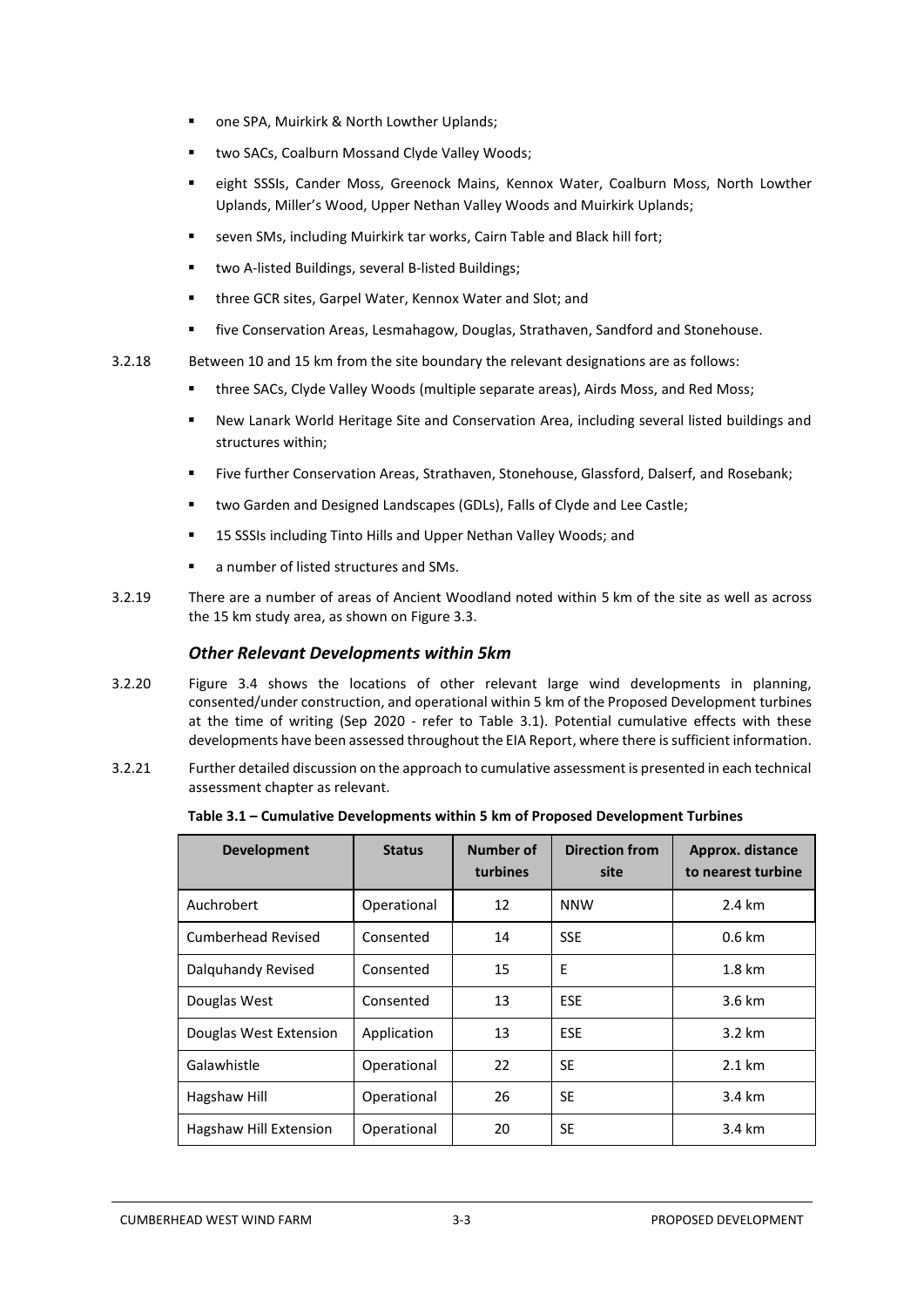| <b>Development</b>                 | <b>Status</b> | <b>Number of</b><br>turbines | <b>Direction from</b><br>site | Approx. distance<br>to nearest turbine |
|------------------------------------|---------------|------------------------------|-------------------------------|----------------------------------------|
| Hagshaw Hill<br>Repowering         | Consented     | 14                           | <b>SE</b>                     | $3.6 \text{ km}$                       |
| Hare Craig                         | Application   | 8                            | SSW                           | 0.5 km                                 |
| Kype Muir                          | Operational   | 26                           | <b>NW</b>                     | $3.9 \text{ km}$                       |
| Kype Muir Extension<br>Alternative | Consented     | 15                           | <b>NW</b>                     | 3.5 km                                 |
| Nutberry                           | Operational   | 6                            | <b>SE</b>                     | 0.5 km                                 |

## <span id="page-5-0"></span>3.3 Description of the Development

3.3.1 The final Proposed Development layout is illustrated in Figure 3.1.

## *Turbines and Turbine Foundations*

- 3.3.2 The Proposed Development will comprise 21 wind turbines of up to 200 m maximum tip height, each with a typical generating capacity of around 6 MW. The specific turbine manufacturer and model has not yet been selected as this will be subject to a pre-commencement tendering exercise and will be confirmed post consent. Therefore, for the purposes of the EIA maximum turbine dimensions and operational attributes have been established as the development scenario. The turbine parameters for the Proposed Development have been set as a maximum overall height (to blade tip) of 200 m, with a maximum blade length of 76 m, a maximum rotor diameter of 155 m, and a maximum hub height of 135 m. Blades at the maximum length of 76 m, would result in a hub height of 122.5 m (refer to Figure 3.5). Final turbine dimensions will be determined based upon turbine availability and procurement prior to construction.
- 3.3.3 The proposed final locations of the turbines have been defined in order to enable the EIA to describe fully the Proposed Development for which permission is being sought. The coordinates denoting where each of the turbines are proposed to be located are listed in Table 3.2.

| <b>Turbine</b>  | <b>X Coordinate</b> | <b>Y Coordinate</b> |
|-----------------|---------------------|---------------------|
| T1              | 273972              | 632452              |
| T <sub>2</sub>  | 273971              | 633022              |
| T3              | 273762              | 633452              |
| T <sub>4</sub>  | 274485              | 632982              |
| T5              | 275075              | 633428              |
| T6              | 274498              | 633585              |
| T7              | 273914              | 634053              |
| T8              | 275121              | 633990              |
| T <sub>9</sub>  | 274592              | 634184              |
| T <sub>10</sub> | 274504              | 634697              |
| T11             | 275175              | 634616              |
| T <sub>12</sub> | 275267              | 635234              |

### **Table 3.2 – Wind Turbine Coordinates**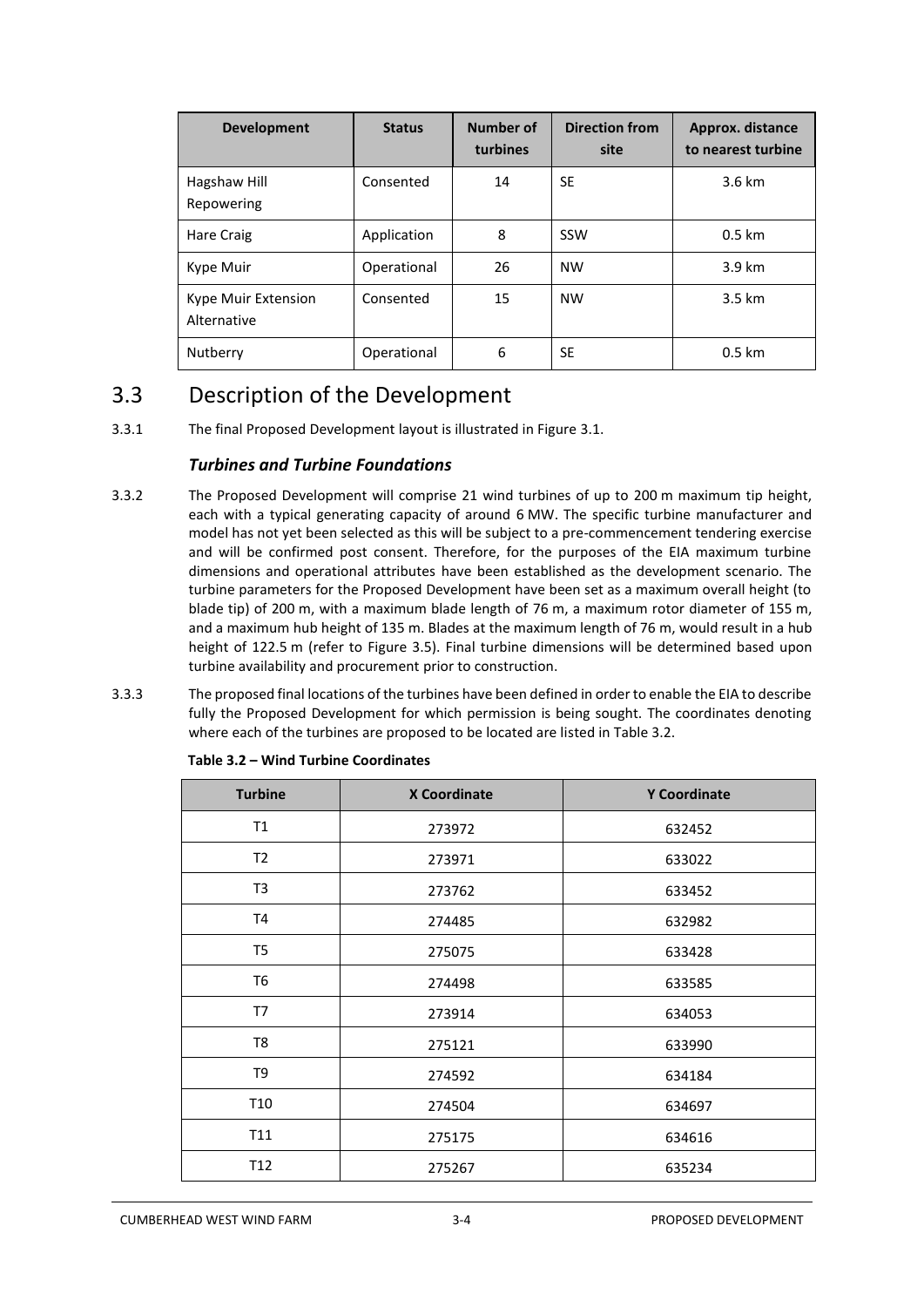| <b>Turbine</b>  | <b>X Coordinate</b> | <b>Y Coordinate</b> |
|-----------------|---------------------|---------------------|
| T <sub>13</sub> | 275843              | 634840              |
| T <sub>14</sub> | 275761              | 634263              |
| T <sub>15</sub> | 275885              | 635450              |
| T <sub>16</sub> | 275615              | 635837              |
| T <sub>17</sub> | 276400              | 635359              |
| T18             | 276351              | 634760              |
| T <sub>19</sub> | 276192              | 636031              |
| T <sub>20</sub> | 276626              | 634295              |
| T <sub>21</sub> | 276762              | 633841              |

3.3.4 Whilst these locations have been determined through an iterative environmental based design process (refer to Chapter 2 Site Selection and Design), there is the potential for these exact locations to be altered through micro-siting allowances prior to construction. A micro-siting allowance of 100 m in all directions is being sought in respect of each turbine in order to address any potential difficulties which may arise in the event that pre-construction surveys identify unsuitable ground conditions or unforeseen environmental constraints. It is proposed that the final positioning will be addressed through an appropriately worded condition.

- 3.3.5 Each of the turbines comprises the following components:
	- blades;
	- tower;
	- nacelle;
	- hub; and
	- transformer.
- 3.3.6 Each turbine will be mounted on a tapered tubular concrete/steel tower and consist of a nacelle containing the associated equipment, to which are attached a hub and rotor assembly including three blades. An elevation drawing of a typical turbine is illustrated in Figure 3.5. The turbines will be of a typical modern, three-blade, horizontal axis design in semi-matt white or light grey with no external advertising or lettering except for statutory notices.
- 3.3.7 A full ground investigation will be completed prior to construction; however, typical foundations would comprise concrete and steel reinforcement. For the purposes of the EIA Report it has been assumed that all 21 turbines will have gravity base foundations with a typical radius of approximately 15 m and 3.5 m in depth.
- 3.3.8 The area above the foundations is backfilled up to the turbine with topsoil and seeded, with a native seed mix to encourage re-vegetation.
- 3.3.9 An illustration of a typical turbine foundation is provided in Figure 3.6. The final foundation design will be specific to the turbine selected and the site conditions as verified during detailed site investigations undertaken before construction commences. In the unlikely event that ground conditions are unsuitable for the standard foundation design described above, a piled foundation design may be required, involving the installation of a series of concrete piles per turbine, with each pile being bored or driven until the underlying bedrock is reached.

## *Crane Hardstandings*

3.3.10 To enable the construction of the turbines, a crane hardstanding area and turning area at each turbine location will be required to accommodate assembly cranes and construction vehicles. This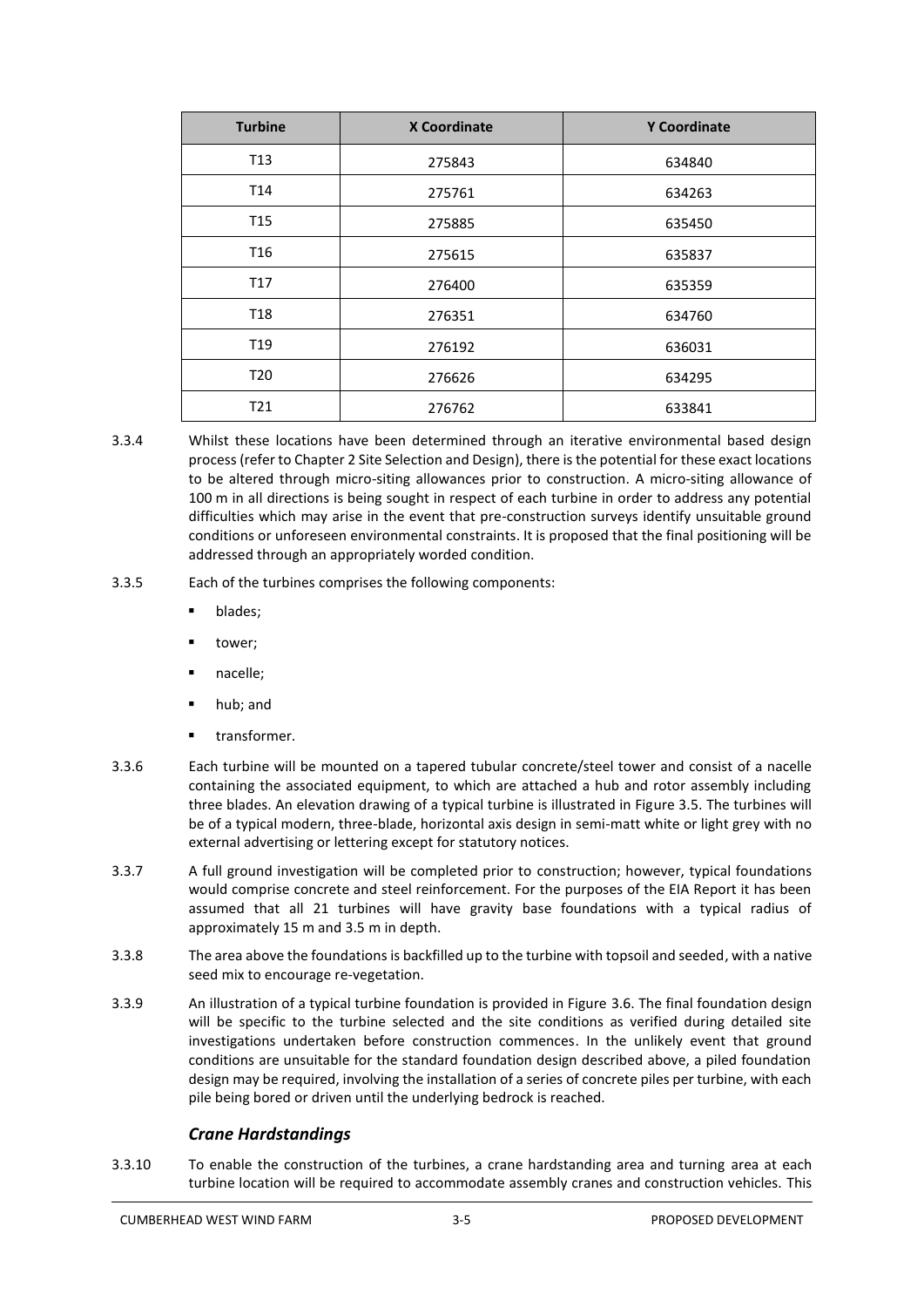will comprise a crushed stone hardstanding area measuring approximately 50 m long by 30 m wide, with a typical thickness of approximately 500 mm, but subject to the specifications required by the selected turbine manufacturer and crane operator and following detailed ground investigations prior to construction.

- 3.3.11 The crane hardstandings will remain in place during the lifetime of the Proposed Development to facilitate maintenance works.
- 3.3.12 Indicative crane hardstandings are illustrated as part of the site layout on Figure 3.1 and Figure 3.7. Detailed construction drawings with final dimensions will be provided prior to commencement once the final turbine model has been selected.

### *Access*

- 3.3.13 Access to the Proposed Development site will be taken from junction 11 of the M74 motorway, via an existing private haul road through the Douglas West Wind Farm site, then into the Cumberhead Forest via the Douglas West Wind Farm Extension site (which is currently in planning) using existing access tracks and tracks which are to be created/upgraded as part of the Douglas West Wind Farm and Extension works.
- 3.3.14 The proposed access route for the turbines will be from the King George V Port in Glasgow. The route will follow the M8 and then onto the M74, exiting at junction 11 (Poniel) where there is direct access to the site via a private haul road. This access route to the site is shown in Figure 3.8.
- 3.3.15 The proposed access from the M74 to the turbine locations utilises the existing tarmac road from Junction 11 of the M74, through the consented industrial area (M74 Heat & Power Park) and consented Douglas West Wind Farm site and heads west, along the existing tarmac road to the eastern corner of the Cumberhead Forest where it is proposed to join tracks for the Douglas West Extension site. On leaving the Douglas West Extension site existing forest tracks will be utilised, through both the consented Cumberhead Wind Farm site and operational Nutberry Wind Farm site (refer to Figure 3.10). Crossings of various watercourses will be required along the way. There will be two entry routes into the main body of the Proposed Development site, which will be taken in the south western corner and south eastern edges of the main Development Area, as illustrated in Figure 3.1.
- 3.3.16 There are existing onsite access/forestry tracks and wayleaves throughout the forest blocks, where possible these access tracks will be retained, re-used and upgraded (where necessary). Some additional lengths of new access tracks will be required to connect turbines to the existing network of tracks.
- 3.3.17 All new access tracks have been designed to avoid any sensitive environmental receptors and will be made of locally sourced stone (within South Lanarkshire, potentially in part from on-site borrow pits (if suitable)), and have a typical running width of approximately 5 m, with an average stone thickness of 500 mm. An indicative cross section of the proposed access tracks is provided in Figure 3.9.
- 3.3.18 The Proposed Development would include approximately 8.8 km of new access tracks (10.2 km if Douglas West Extension is not previously built) of which approximately 410 m would be floated over deep peat if, following detailed site investigations, deep peat cannot be avoided by micro-siting. This short stretch of track over deep peat would be floated to avoid the requirement for excavation of peat. This would involve placing of a geotextile membrane on existing topsoil and vegetation followed by aggregate layers. Floating roads would be designed to ensure suitability for site traffic during construction and operation.
- 3.3.19 The total length of roads for the Proposed Development is approximately 37.5 km and can be subdivided into the categories detailed in Table 3.3. New and existing access tracks are shown on Figure 3.10. The short section of new track that would be created for the Proposed Development if the proposed Douglas West Extension Wind Farm is not built in advance, has been assessed separately in Appendix 3.3 of this EIA Report. The appendix details the potential effects of the proposed section of track in relation to the environmental topics assessed in the main chapters of the EIA. Details of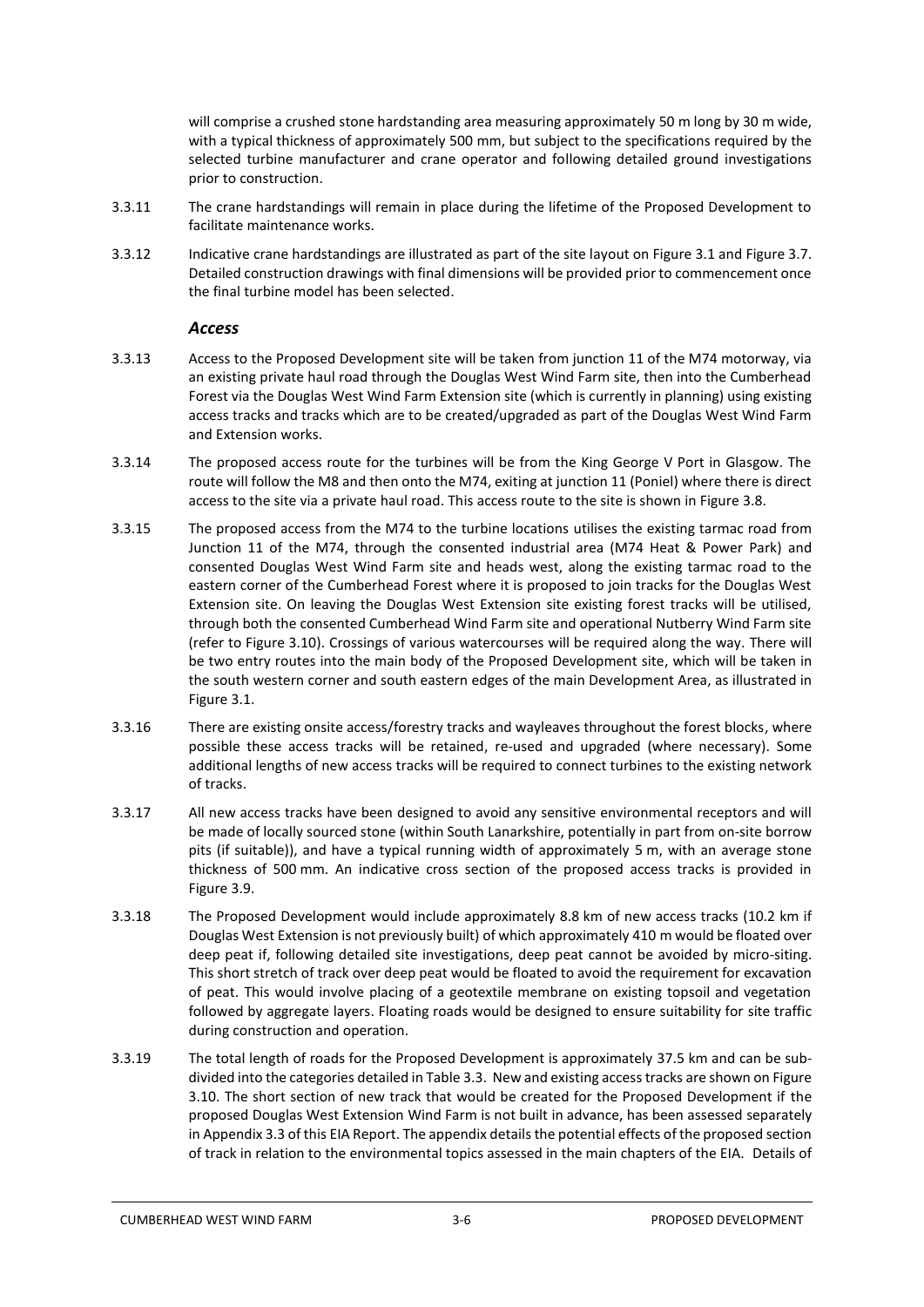this section of new track length and aggregate requirements are also included in Tables 3.3 and 3.7 below.

| <b>Type</b> | <b>Description</b>                                                                                                                                                                                                 | Length (km) | Percentage of<br><b>Total</b> |
|-------------|--------------------------------------------------------------------------------------------------------------------------------------------------------------------------------------------------------------------|-------------|-------------------------------|
| Existing    | Existing haul road from the M74 towards the<br>site, tarmac surfaced. Existing timber haul road<br>through Forest. Existing haul road from Forest<br>to Station Road at Douglas West (for timber<br>removal only). | 25.90       | 69%                           |
| Existing    | Existing tracks, to be upgraded where<br>necessary.                                                                                                                                                                | 0.67        | 2%                            |
| Existing    | Existing tracks to be straightened.                                                                                                                                                                                | 0.80        | 2%                            |
| <b>New</b>  | New tracks to be created to connect turbines<br>to existing tracks.                                                                                                                                                | 8.79        | 23%                           |
| <b>New</b>  | New track to be created if Douglas West<br>Extension is not built                                                                                                                                                  | 1.38        | 4%                            |
|             | Total                                                                                                                                                                                                              | 37.55       | 100%                          |

**Table 3.3 – Access Track Composition**

- 3.3.20 It is proposed that there will be a micro-siting allowance of 100 m in all directions for all access tracks to allow for potentially unsuitable ground conditions or unforeseen environmental constraints identified by pre-construction surveys. It is proposed that the final positioning will be addressed through an appropriately worded condition.
- 3.3.21 A transport assessment (Chapter 12) has been undertaken in support of the application for the Proposed Development and this provides detail on access routes to the site for construction vehicles and provides an estimate of trip generation during construction. The transport assessment includes a review of the proposed route, construction traffic impacts, and an abnormal load route review. Traffic and transport effects are discussed further in Chapter 12.
- 3.3.22 Prior to construction, any required improvements to public roads will be undertaken and appropriate highway safety measures will be agreed with South Lanarkshire Council (SLC) and Transport Scotland, with necessary signage or traffic control measures implemented throughout the construction phase on the agreed basis.

## *Watercourse Crossings*

- 3.3.23 A number of watercourses will be crossed by the proposed access tracks within the site. It is proposed that there will be a micro-siting allowance of 100 m in all directions for all watercourse crossings to allow for local variations in ground conditions, topography or unforeseen environmental constraints identified by pre-construction surveys. It is proposed that the final positioning will be addressed through an appropriately worded condition.
- 3.3.24 The new access tracks within the site will require new crossings to be put in place, or existing crossings may require some localised upgrading, for the following watercourses, as detailed Table 3.4 below (refer to Figure 3.1 and Figure 11.2). Further details of the water crossings (existing and proposed) are included in Appendix 11.3 and discussed within Chapter 11 Hydrology.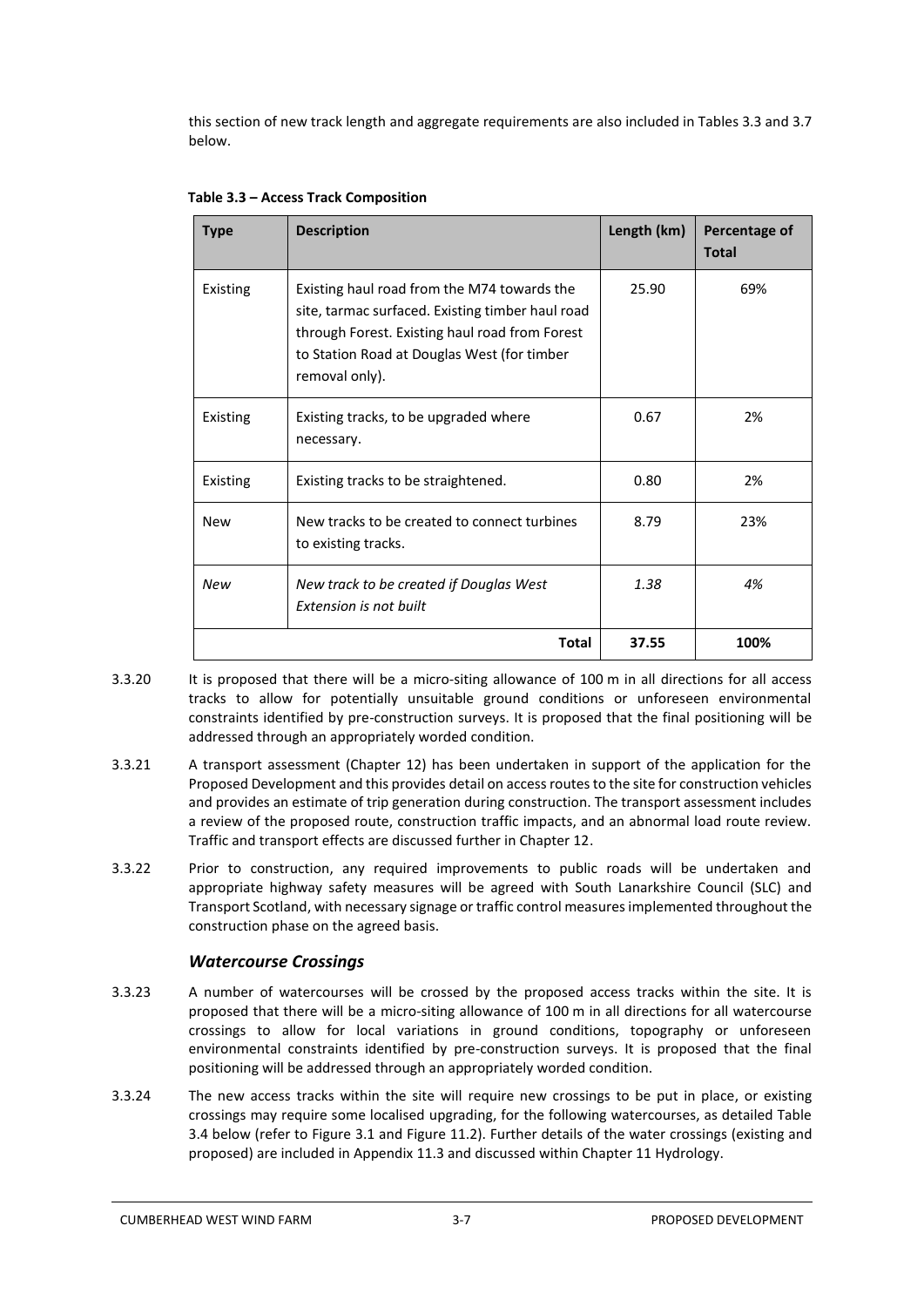### **Table 3.4 – New Water Crossings Detail**

| Reference                                               | Existing/<br><b>New</b>    | <b>Type</b>                                                                               | <b>New Track required for</b><br><b>Access</b> |
|---------------------------------------------------------|----------------------------|-------------------------------------------------------------------------------------------|------------------------------------------------|
| <b>New Water Crossing</b><br>1 (NWC1)<br>NS 74120 32728 | <b>New</b>                 | Proposed 450 dia uPVC<br>piped crossing                                                   | Yes                                            |
| <b>New Water Crossing</b><br>2 (NWC2)<br>NS 74896 34020 | <b>New</b>                 | Proposed 900 dia<br>reinforced uPVC piped<br>crossing                                     | Yes                                            |
| <b>New Water Crossing</b><br>3 (NWC3)<br>NS 75075 34470 | <b>New</b>                 | Proposed 900 dia<br>reinforced uPVC piped<br>crossing                                     | Yes                                            |
| <b>New Water Crossing</b><br>4 (NWC4)<br>NS 75348 35209 | <b>New</b>                 | Proposed 900 dia<br>reinforced uPVC piped<br>crossing                                     | Yes                                            |
| <b>New Water Crossing</b><br>5 (NWC5)<br>NS 75775 36070 | Existing to<br>be upgraded | Existing piped crossing to<br>be upgraded to 900 dia<br>reinforced uPVC piped<br>crossing | Yes                                            |
| <b>New Water Crossing</b><br>6 (NWC6)<br>NS 76632 34990 | <b>New</b>                 | Proposed 900 dia<br>reinforced uPVC piped<br>crossing                                     | Yes                                            |
| <b>New Water Crossing</b><br>7 (NWC7)<br>NS 76549 34393 | <b>New</b>                 | Proposed galvanised<br>steel bottomless arched<br>culvert                                 | Yes                                            |

3.3.25 It is proposed that the final solution and detailed design for all water crossings, including any potential upgrades or amendments required to existing crossings, will be addressed through an appropriately worded condition and in accordance with the requirements of the *Water Environment (Controlled Activities) (Scotland) Regulations 2011*.

## *Drainage*

- 3.3.26 Surface or sub-surface water flow within the vicinity of the access tracks and hardstanding areas will be routed into drainage channels or will flow across the hardstanding areas. The drainage channels will be situated on the upstream side of the infrastructure and run in parallel with them. These channels will pass under the hard areas, via small diameter carrier drains, to the downstream side where the run-off will percolate to the riparian zone.
- 3.3.27 Where ground conditions permit, channels may connect with infiltration trenches on the downhill side of the hard areas, with a small sump at the inlet to collect silt and treat run-off prior to infiltration to the surrounding soils. Silt traps will also be located along trenches to further facilitate the collection of silts. These will be cleaned out periodically, as required.
- 3.3.28 The edges of the access tracks will be flush to allow the surface water from the road to route directly into the collection channels or infiltration trenches. On steeper sections of track, regular cross drains, connected to infiltration trenches, will be installed to collect surface run-off and ensure longitudinal flow is intercepted, thus avoiding rutting and subsequent breakup of the track surface. Trenches will maintain linear flows to downstream areas avoiding point discharge of large flows.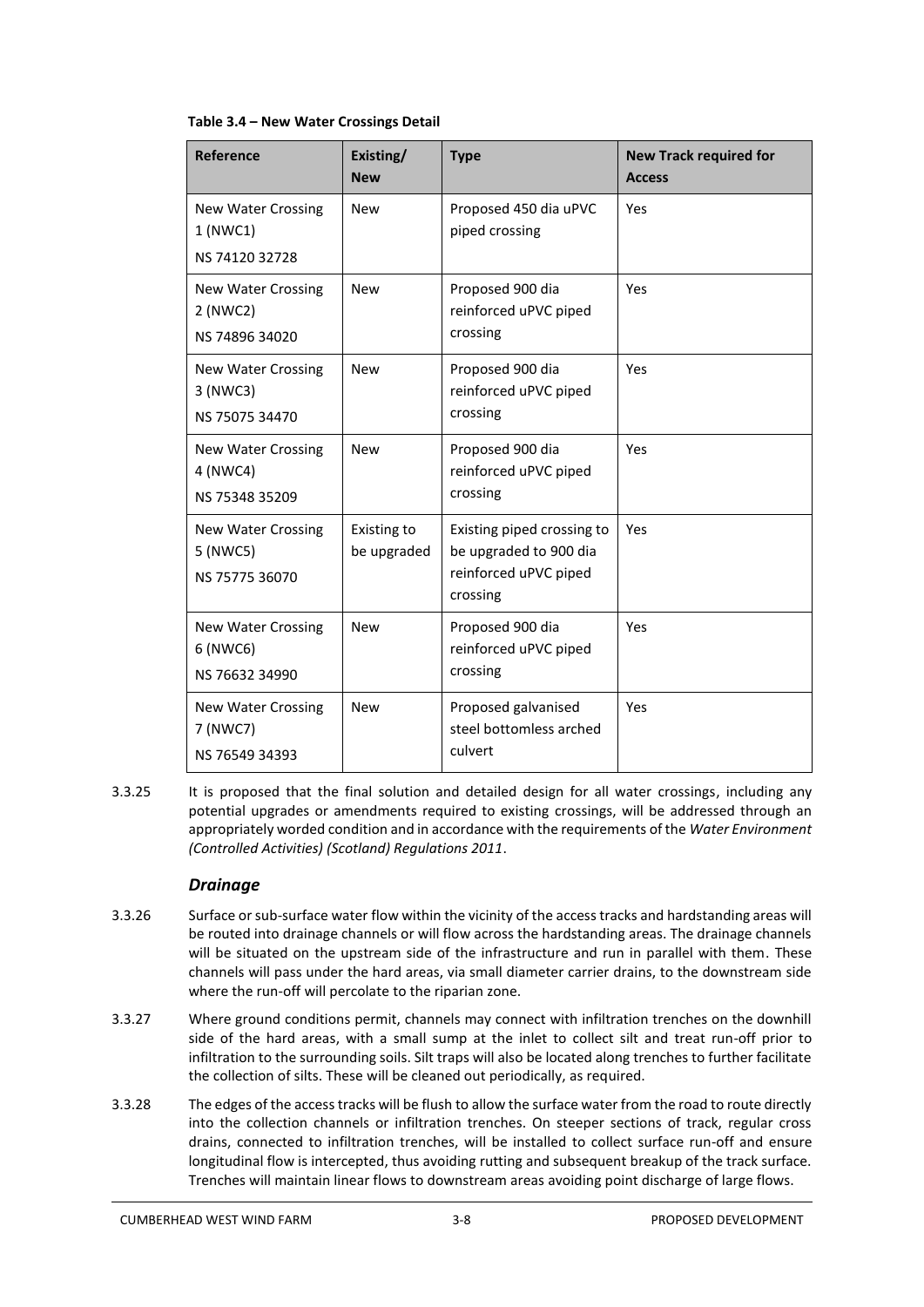- 3.3.29 Where the access tracks follow contours, earthworks may be required to accommodate these. Where earthworks are required a collection ditch will be installed at the head of the cutting, with appropriate dams and sumps, to collect silt and prevent sediment transfer to watercourses.
- 3.3.30 A detailed drainage design will be undertaken and submitted to the Scottish Ministers, in consultation with the Scottish Environment Protection Agency (SEPA), for approval prior to construction.

## *Grid Connection & Energy Storage*

- 3.3.31 The electrical power produced by the individual turbines will be fed to an onsite substation and energy storage compound via underground cables. The proposed substation and energy storage compound is located in the centre of the site as shown on Figure 3.1 The design of the substation and control room building is relatively flexible and where appropriate may be clad in local materials to match in with the surroundings. Technology continues to develop in the field of energy storage, therefore the design of that element of the compound is proposed to be secured by an appropriately worded condition.
- 3.3.32 The Proposed Development will most likely be connected to the wider electricity network via the Coalburn Transmission Substation to the north-east of the site. The final routing and design of the grid connection cable(s) between the on-site substation and Coalburn Transmission Substation will be the responsibility of the Network Operator. An underground cable solution is presently proposed.
- 3.3.33 The wind farm array cables on site will be laid in trenches, typically approximately 0.5 m deep and 1 m wide, laid on a sand bed and backfilled using suitably graded material. The trenches will also carry earthing and communication cables for the operation of the Proposed Development. Cabling will mainly be located adjacent to the access tracks (refer to Figure 3.9) within the wind farm itself, and (as noted above) fibre optic telecommunication cables are also anticipated to continue from the on-site substation, alongside the internal access track and existing tarmac road and haul road to a connection at the roundabout at Junction 11 of the M74.
- 3.3.34 The substation and energy storage compound will be approximately 100 m by 60 m, to incorporate a substation and control room building, energy storage facility, and potentially some external electrical equipment. The substation and control building is anticipated to be around 30 m long by 10 m wide have a height to ridge of around 5 m. The building will accommodate all the equipment necessary for automatic remote control and monitoring of the Proposed Development, in addition to the electrical switchgear, fault protection and metering equipment required to connect the Proposed Development to the electricity transmission network. Depending on the nature of the connection, there may be external electrical infrastructure adjacent to the control building. Subject to economic viability, a separate energy storage facility with battery capacity with an output of around 40MW will be located adjacent to the control building. Details of the final design of all components of the substation and energy storage compound are proposed to be secured through an appropriately worded condition. An indicative substation elevation drawing, and energy storage facility elevation drawing are provided in Figure 3.11.
- 3.3.35 It is proposed that there will be a micro-siting allowance of 100 m in all directions for the substation and energy storage compound to allow for local variations in ground conditions, topography or unforeseen environmental constraints identified by pre-construction surveys. It is proposed that the final positioning will be addressed through an appropriately worded condition.

## *Meteorological Monitoring Masts*

3.3.36 There will be two steel lattice tower meteorological monitoring masts located within the site boundary at locations shown in Figure 3.1 and detailed in Table 3.5 below: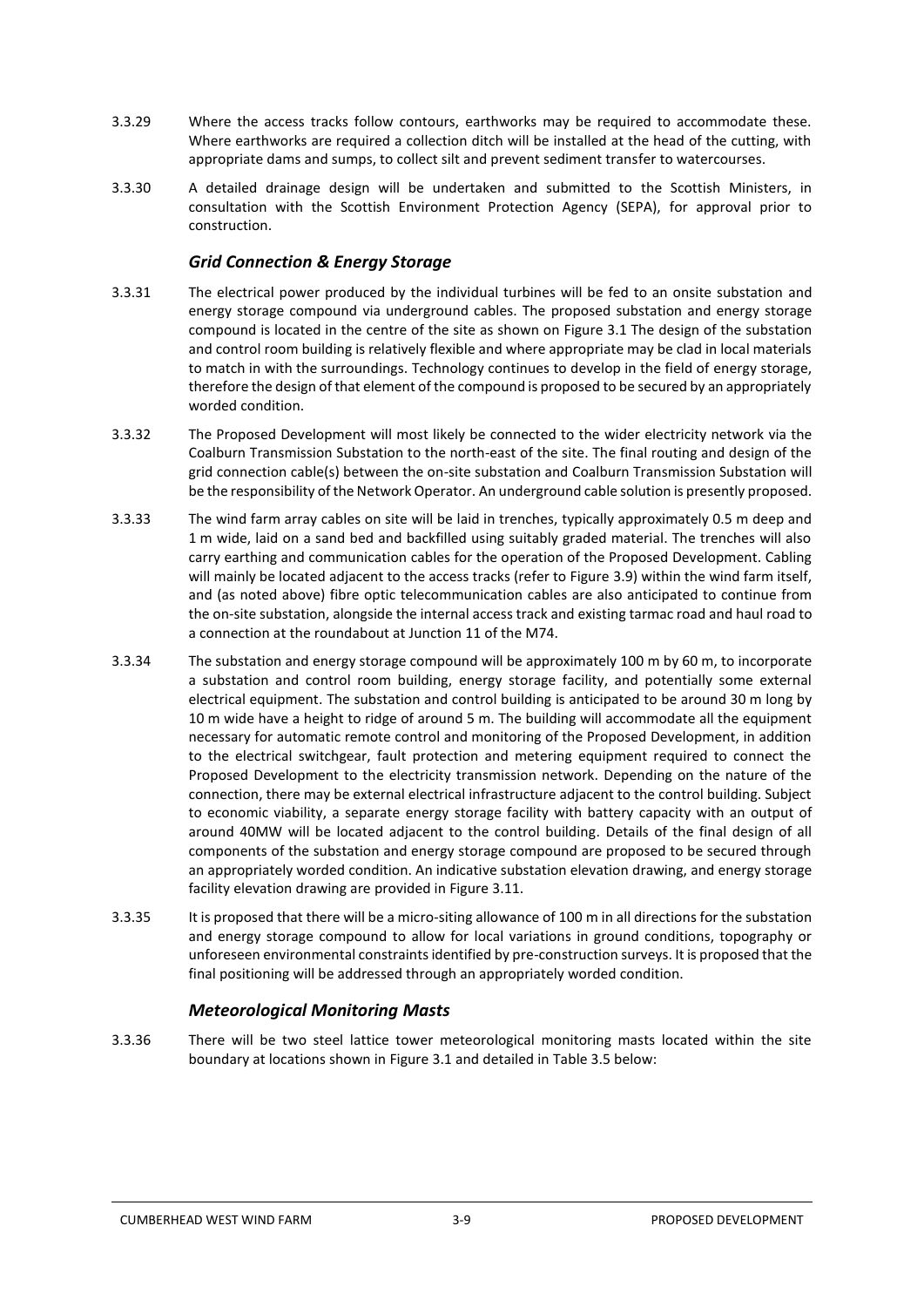| Table 3.5 - Meteorological Mast Details |  |
|-----------------------------------------|--|
|-----------------------------------------|--|

| Met Mast No. | <b>Easting</b> | <b>Northing</b> |
|--------------|----------------|-----------------|
|              | 273868         | 633403          |
|              | 275368         | 634774          |

3.3.37 The masts will be used to record wind speeds across the site and each will measure up to 100 m in height. An elevation drawing of a typical mast is provided as Figure 3.12. It is proposed that there will be a micro-siting allowance of 100 m in all directions for the masts to allow for local variations in ground conditions, topography or unforeseen environmental constraints identified by preconstruction surveys. It is proposed that the final positioning will be addressed through an appropriately worded condition.

## *Construction Compound*

- 3.3.38 Two construction compounds are proposed as a control centre for all site activities and to provide facilities for the day-to-day needs of the project and the workforce. The first compound will be located at the south western entrance to the site, and a second compound will be located in the northern section of the site. The locations of the proposed construction compounds are shown on Figure 3.1. Each compound will comprise an area of approximately 100 m long by 60 m wide. An indicative layout of a typical construction compound is provided in Figure 3.13.
- 3.3.39 The compound areas will house temporary portable cabin structures to be used as the main site office and welfare facilities, including toilets, clothes drying and kitchen, with the provision for sealed waste storage and removal. They will also be used for the storage and assembly of certain components, containerised storage for tools and small parts, and oil and fuel storage. Concrete batching plants will also be located in these locations. Adequate parking will be provided for cars and light vehicles. A portable cabin controlling access to the main site with mandatory signing in and out procedures will be located at the entrance to the compound.
- 3.3.40 The proposed locations of the compounds are on firm ground and avoid habitats of highest sensitivity. Prior to commencing construction work, a detailed appraisal of the areas will be required, including an assessment by the project ecologist and also trial pits and /or boreholes to confirm the nature of the sub-strata.
- 3.3.41 The detailed location, size and engineering properties of the construction compounds will be confirmed prior to the start of construction, after the turbine supplier and model have been confirmed. It is proposed that there will be a micro-siting allowance of 100 m in all directions for the construction compounds in order to allow operational flexibility. It is proposed that the final positioning will be addressed through an appropriately worded condition.
- 3.3.42 A concrete batching plant will be located within each construction compound. The concrete batching plants will comprise aggregate and cement hoppers, water bowsers/tanks, a mixer and a control cubicle is proposed on site. Aggregates and sand would be stockpiled and contained adjacent to the plants. It will be necessary to provide a limited private water supply and foul drainage; this is considered further in Chapter 11 Hydrology.
- 3.3.43 On completion of construction works, it is proposed that all temporary structures be removed and the compound areas be restored for forestry purposes.

## *Temporary Turbine Laydown Area*

3.3.44 A temporary turbine laydown area will be required to enable construction of the Proposed Development. It will comprise an area of hardstanding of approximately 150 m long by 70 m wide. The proposed location of the laydown area will be located at the south-western entrance to the site. (refer to Figure 3.1).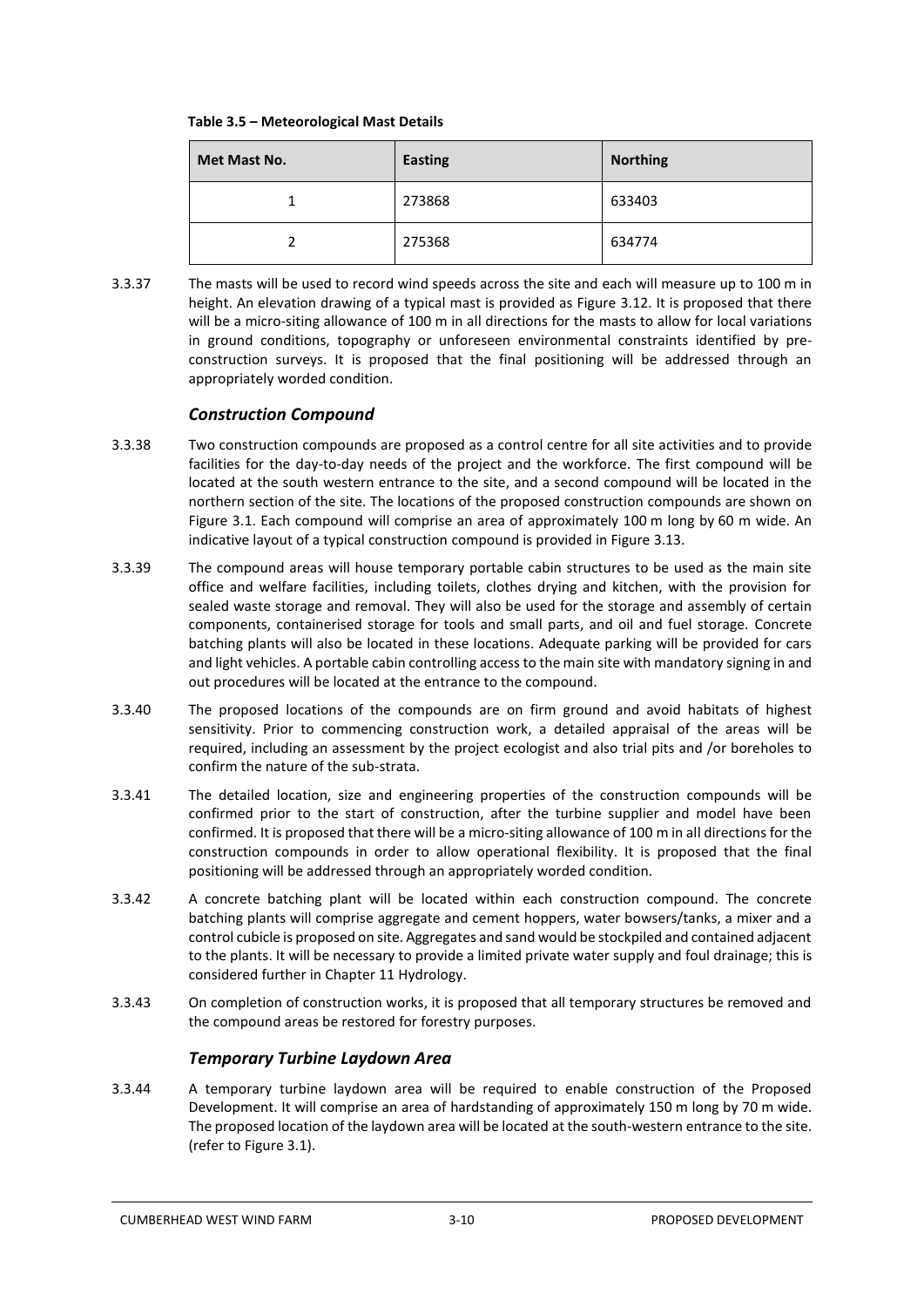- 3.3.45 The proposed location of the laydown area is on firm ground and avoids habitats of highest sensitivity. Prior to commencing construction work, a detailed appraisal of the area will be undertaken, including an assessment by the project ecologist, and trial pits and /or boreholes to confirm the nature of the sub-strata.
- 3.3.46 The detailed location, size and engineering properties of the temporary turbine laydown area will be confirmed prior to the start of construction, after the turbine supplier and model have been confirmed. It is proposed that there will be a micro-siting allowance of 100 m in all directions for the temporary turbine laydown area in order to allow operational flexibility. It is proposed that the final positioning will be addressed through an appropriately worded condition.
- 3.3.47 On completion of construction works, it is proposed that the laydown area be restored for forestry purposes.

## *Borrow Pits*

- 3.3.48 To minimise the volume of imported material brought onto the site and any associated environmental impact, borrow pits located within the site will be used to source stone for track construction. A borrow pit is an area where material has been excavated for use at another location.
- 3.3.49 Three borrow pit search areas have been identified and it is proposed that the actual borrow pit(s) would be located within these search areas, however, would only require using a portion of the search area. The location of the search areas are shown on Figure 3.1. It is noted that existing borrow pits for forestry purposes already exist within each of the three borrow pit search areas identified.
- 3.3.50 Detailed site investigations prior to construction will be carried out to further confirm the rock type, rock characteristics and suitability, as well potential volumes to be extracted from the search area. The final borrow pit(s) identified during the geotechnical evaluation will be defined within the Construction Environmental Management Plan (CEMP) (refer to Section 3.4 below and Appendix 3.1 Draft CEMP). The pollution control measures to be implemented during usage of the borrow pit(s) and its reinstatement will also be covered within this document.
- 3.3.51 The borrow pit(s) will require the use of plant to both win and crush the resulting rock to the required grading. It is anticipated that rock will be extracted by breakers and other relevant methods that may be required. Noise associated with stone extraction is discussed in Chapter 9.
- 3.3.52 Environmental considerations have influenced the location of the borrow pit search areas to minimise the effect on ecology, forestry, hydrology and landscape, and to allow successful reinstatement measures to be put in place as appropriate. Following construction, the borrow pit(s) will be restored and reinstated to agreed profiles.

## <span id="page-12-0"></span>3.4 Construction

3.4.1 The on-site construction period for the Proposed Development is expected to be approximately 18 months (refer to Table 3.6 and Figure 3.1. Normal construction hours will be between 07:00 and 19:00 Monday to Friday and 07:00 to 13:00 on a Saturday. These times have been chosen to minimise disturbance to local residents. It must, however, be noted that during the turbine erection phase, operations may proceed round the clock to ensure that lifting processes are completed safely. Delivery of abnormal loads may be made out with normal construction hours, as agreed with the relevant authorities. Table 3.6 provides an indicative programme for the main items of work to be carried out.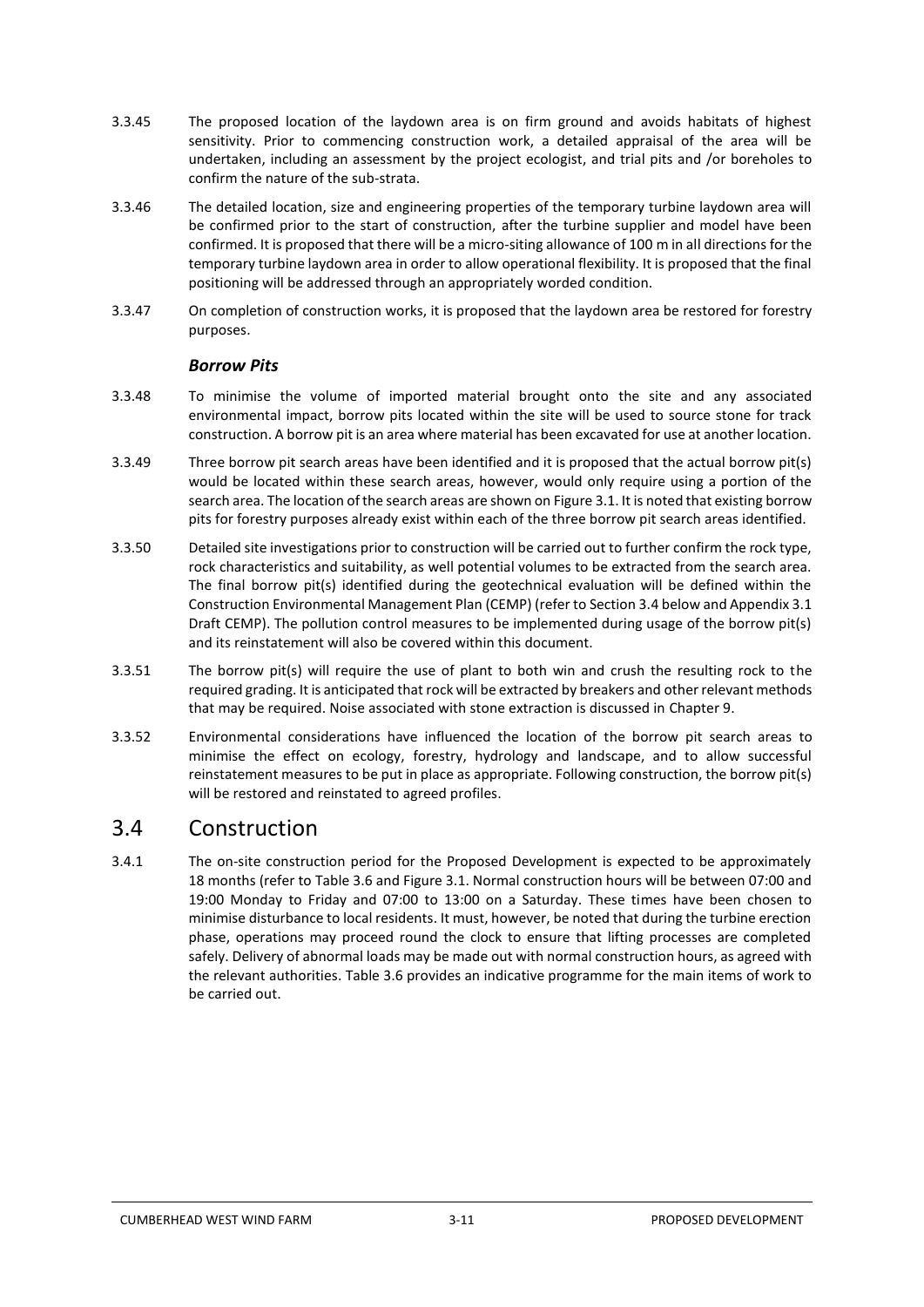#### **Table 3.6 - Indicative Construction Programme**

| <b>Task</b>                        | <b>Month Number</b> |                |   |   |                |   |                |   |   |    |    |    |    |    |    |    |    |    |
|------------------------------------|---------------------|----------------|---|---|----------------|---|----------------|---|---|----|----|----|----|----|----|----|----|----|
|                                    |                     | $\overline{2}$ | 3 | 4 | 5 <sup>5</sup> | 6 | $\overline{7}$ | 8 | 9 | 10 | 11 | 12 | 13 | 14 | 15 | 16 | 17 | 18 |
| Mobilisation                       |                     |                |   |   |                |   |                |   |   |    |    |    |    |    |    |    |    |    |
| <b>Access &amp; Site Tracks</b>    |                     |                |   |   |                |   |                |   |   |    |    |    |    |    |    |    |    |    |
| Foundations                        |                     |                |   |   |                |   |                |   |   |    |    |    |    |    |    |    |    |    |
| On-site Cabling                    |                     |                |   |   |                |   |                |   |   |    |    |    |    |    |    |    |    |    |
| Substation civils works            |                     |                |   |   |                |   |                |   |   |    |    |    |    |    |    |    |    |    |
| Substation construction            |                     |                |   |   |                |   |                |   |   |    |    |    |    |    |    |    |    |    |
| <b>Crane Hardstanding</b>          |                     |                |   |   |                |   |                |   |   |    |    |    |    |    |    |    |    |    |
| Off-site Cabling                   |                     |                |   |   |                |   |                |   |   |    |    |    |    |    |    |    |    |    |
| <b>Turbine Delivery</b>            |                     |                |   |   |                |   |                |   |   |    |    |    |    |    |    |    |    |    |
| <b>Turbine Erection</b>            |                     |                |   |   |                |   |                |   |   |    |    |    |    |    |    |    |    |    |
| <b>Commissioning &amp; Testing</b> |                     |                |   |   |                |   |                |   |   |    |    |    |    |    |    |    |    |    |
| Site Reinstatement                 |                     |                |   |   |                |   |                |   |   |    |    |    |    |    |    |    |    |    |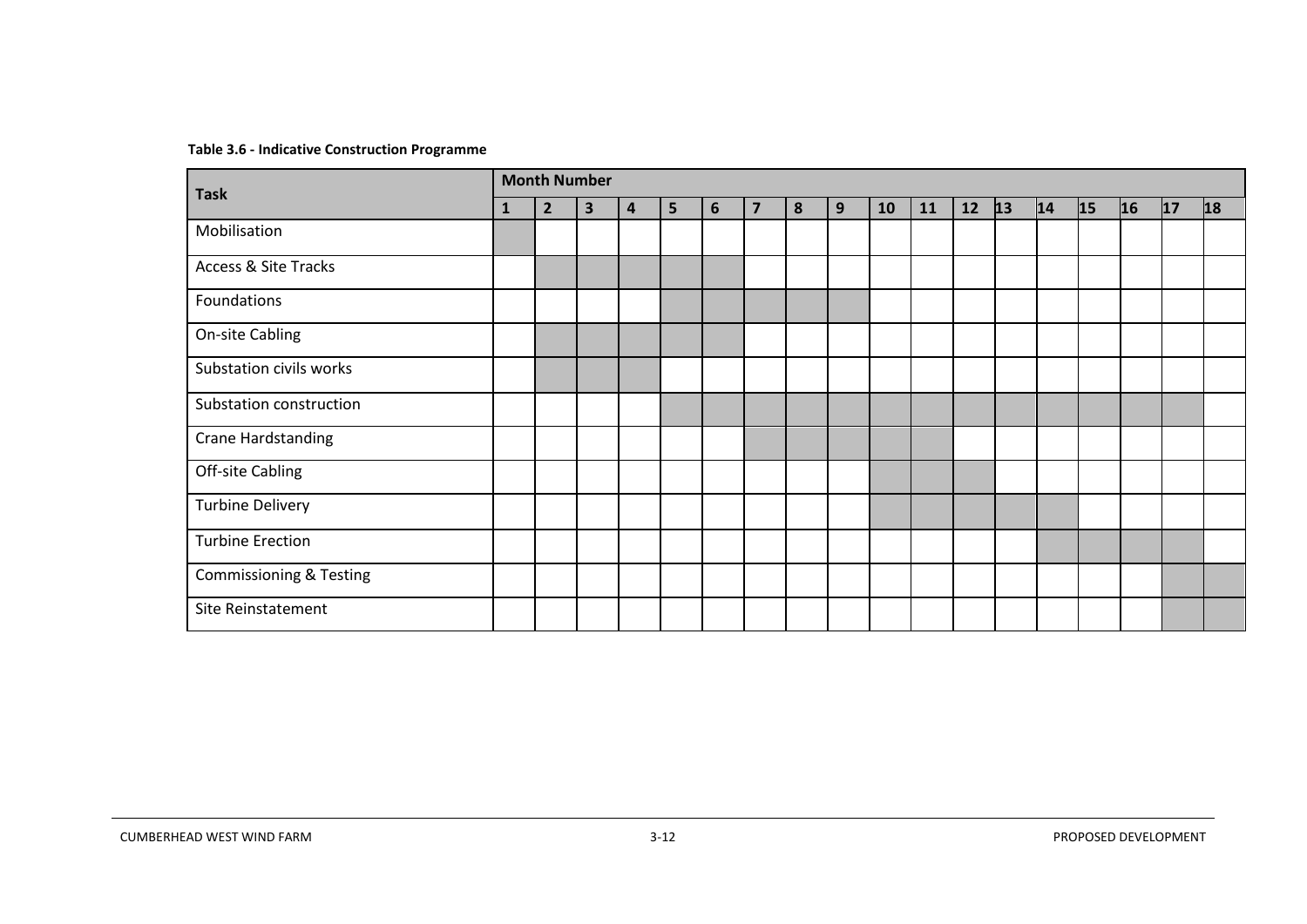### *Summary of Development Areas*

3.4.2 Table 3.7 below summarises the approximate areas for which aggregate material will be required for each of the main infrastructure elements described in Section 3.3. The transport assessment in Chapter 12 has been prepared on a "worst-case" basis that all construction aggregate will be imported to site. However, if base materials (at least) are won on site this would result a reduction in delivery volumes / traffic. Further detail on traffic volumes associated with the importation of construction materials is provided in Chapter 12 Transport.

| <b>Infrastructure</b>                                                              | Area $(m^3)$ |  |  |  |  |  |
|------------------------------------------------------------------------------------|--------------|--|--|--|--|--|
| <b>Existing Track Upgrades and New Tracks</b>                                      | 99,364       |  |  |  |  |  |
| Crane Hardstanding                                                                 | 35,325       |  |  |  |  |  |
| Construction Compound and Laydown<br>Areas                                         | 22,599       |  |  |  |  |  |
| Substation and Energy Storage Compound                                             | 6,000        |  |  |  |  |  |
| Imported Stone for short section of road if<br>Douglas West Extension is not built | 17,280       |  |  |  |  |  |

#### **Table 3.7 - Proposed Development Areas**

#### *Construction Materials*

- 3.4.3 The main materials likely to be required in part or total for the construction of the track, turbine and substation/control/energy storage building foundations, hardstanding areas and cable trenches are described below:
	- crushed stone;
	- geotextile;
	- cement;
	- sand;
	- concrete;
	- steel reinforcement; and
	- electrical cable.
- 3.4.4 Necessary excavations will be made, initially by stripping back the soil from the area to be excavated. This soil will typically be stored separately either in a mound adjacent to the excavation area for backfill, if required, or stored at a designated area on site for further use or reinstatement of temporary works areas. The handling of soils will be undertaken in accordance with best practice techniques.
- 3.4.5 For the purposes of the transport assessment, it has been assumed that concrete will be batched on site within the identified concrete batching areas and materials will be delivered to site on a spread programme.
- 3.4.6 Should surface water run-off or groundwater enter the excavation during construction of the turbine foundations, appropriate pumping measures away from watercourses will be implemented to ensure the works are safely carried out and the excavation is sufficiently dry to allow concrete placement. Once the concrete is cast, the excavated material will be used for backfill and compacted to the required design density. Once this backfill is completed, the crane hardstanding areas will be constructed.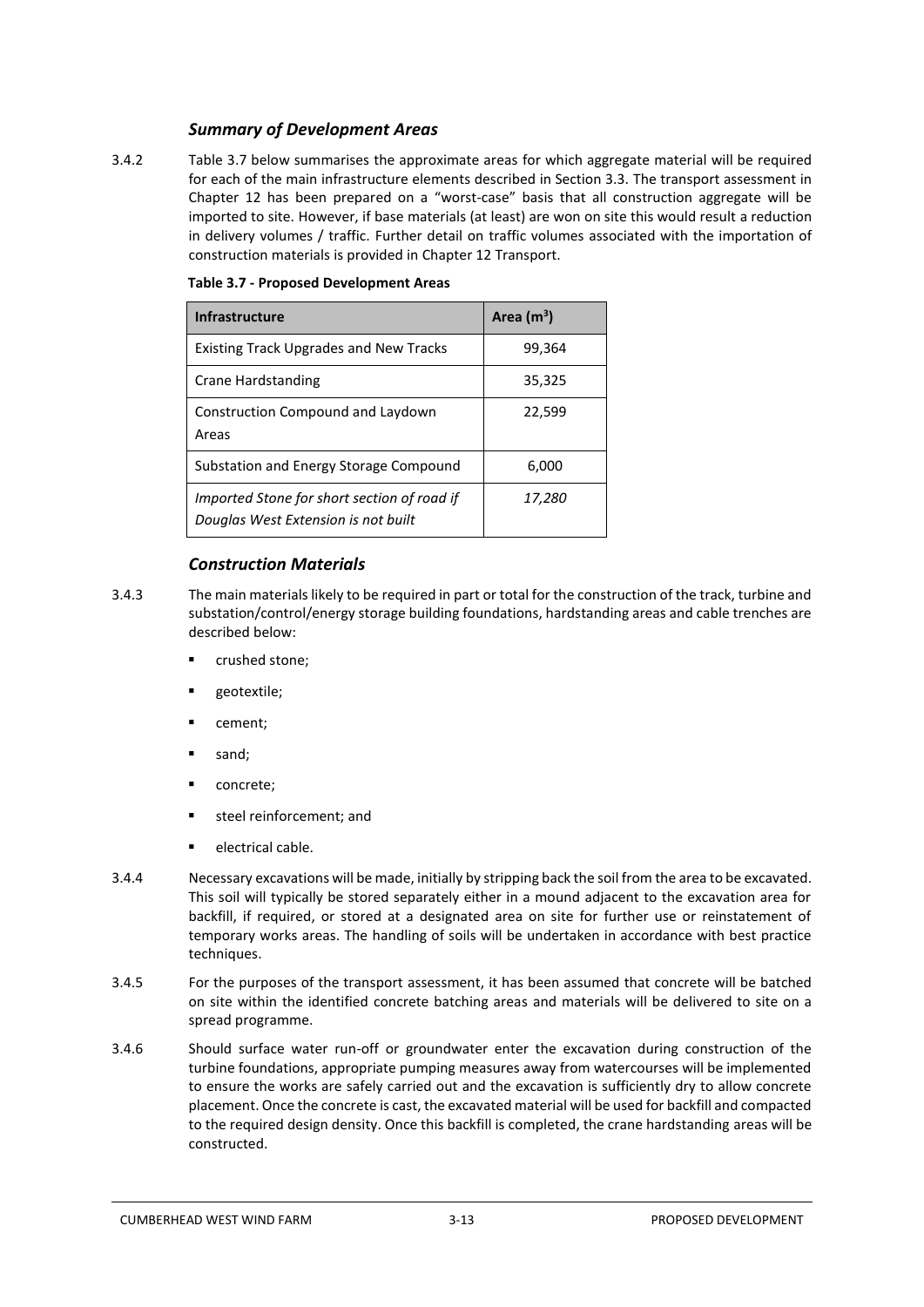- 3.4.7 The proposed method for constructing the wind turbines is as follows. The turbines will be erected using a large mobile crane or crawler crane, positioned on the hardstanding adjacent to the turbine base. A smaller tail crane will be positioned adjacent to the delivery position of the turbine components. The two cranes will lift the tower sections and blades into their assembly positions, and the main crane will lift the tower sections, nacelle and blades into their operational positions.
- 3.4.8 As soon as practical, once installation is complete, the immediate construction area will be restored to its original profile, although the crane hardstandings will be retained for future maintenance. The soils will be replaced and reseeded where appropriate and as advised by an onsite Environmental Clerk of Works (ECoW). Any surplus soils will be used to restore track edges after construction. This progressive reinstatement has been found to assist with re-establishment of the local habitats as it minimises the time soils are in storage.

## *Traffic & Transportation*

- 3.4.9 A detailed transport assessment is provided within Chapter 12, and the proposed access route to the site is shown on Figure 3.8.
- 3.4.10 Construction traffic associated with the construction and maintenance of the Proposed Development falls into two main categories, namely Abnormal Indivisible Loads (AIL) and Construction/Maintenance Loads. The abnormal loads are those that will require an escort, either by private contractor or by police escort. Construction/maintenance loads are those that do not require any special escort or permissions and are only influenced by normal traffic regulations.
- 3.4.11 The Applicant will ensure that the vehicles will be routed as agreed with SLC, Transport Scotland and Police Scotland, to minimise disruption and disturbance to local residents and road users. Further details regarding transport and access can be found in Chapter 12 of this EIA Report.

## *Pollution Prevention & Health & Safety*

- 3.4.12 Prior to commencement of construction activities, a pollution prevention strategy, contained within a CEMP, will be agreed with SEPA to ensure that appropriate measures are put in place to protect watercourses and the surrounding environment. Further details regarding the contents of the CEMP are provided later in this chapter. A draft CEMP is included in Appendix 3.1.
- 3.4.13 As with any development, during the construction stage there is the potential for impacts on the quality of the water environment in surrounding watercourses and local ditches. These mostly arise from poor site practice and careful attention will be paid to SEPA's *Guidance for Pollution Prevention (GPPs) Guidance 5 (GPP5) – Works and Maintenance In or Near Water (2017)* and SEPA's *Pollution Prevention Guidelines, Guidance 6 (PPG6) – Working at Construction and Demolition Sites (2012) t*o prevent impacts.
- 3.4.14 Any fuel or oil held on site will only be of an amount sufficient for the plant required. This will be stored in a bunded area, as noted above, and an oil interceptor will be installed to prevent pollution in the event of a spillage, in accordance with *GPP2 – Above Ground Oil Storage* (SEPA, 2018). There will be no long-term storage of lubricants or petrochemical products on-site.
- 3.4.15 High standards of health and safety will be established and maintained. At all times, all activities will be undertaken in a manner compliant with applicable health and safety legislation and with relevant good practice, as defined under applicable statutory approved codes of practice and guidance.
- 3.4.16 Further details of site specific storage and management of fuel and oil and protection of watercourses during construction are presented in Chapter 11 Hydrology.

## *Construction Environmental Management Plan (CEMP)*

3.4.17 As part of the construction contract, the contractor responsible for undertaking the construction and/or decommissioning works (the Contractor) shall sign up to produce, and adhere to, a CEMP. The CEMP shall be developed in accordance with the joint Scottish Renewables, NatureScot, SEPA, and Forestry Commission Scotland guidance on *Good Practice During Windfarm Construction (SNH, 2015).* A draft CEMP is included in Appendix 3.1.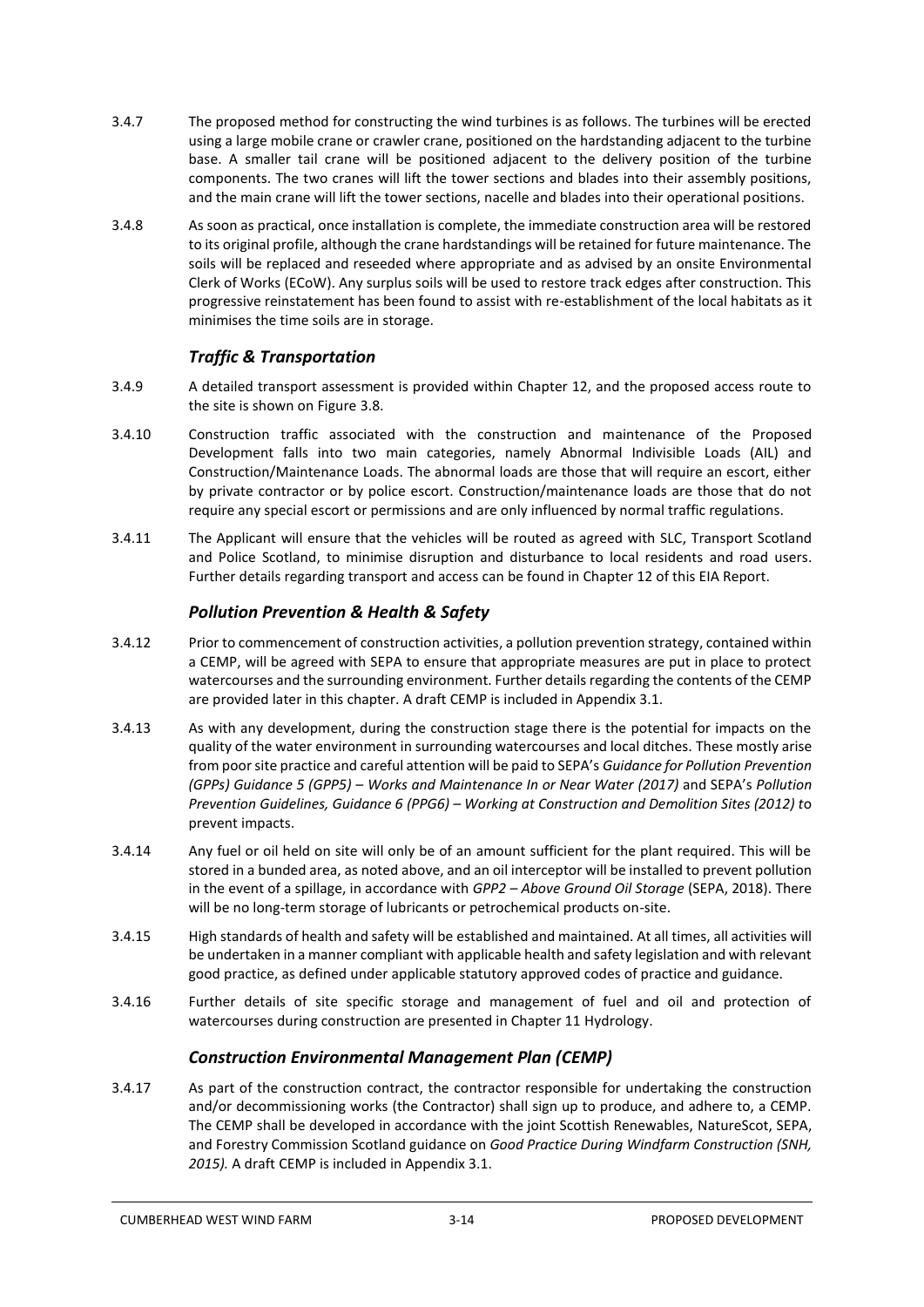- 3.4.18 The CEMP shall describe how the Contractor will ensure suitable management of, but not limited to, the following environmental issues during construction of the Proposed Development:
	- noise and vibration:
	- dust and air pollution;
	- surface and groundwater;
	- ecology and ornithology (including protection of habitats and species);
	- **■** forestry management;
	- agriculture (including protection of livestock and land);
	- cultural heritage;
	- waste (construction and domestic);
	- details of the size, location and volumes to be extracted from borrow pits;
	- pollution incidence response (for both land and water); and
	- site operations (including maintenance of the construction compound, working hours and safety of the public).
- 3.4.19 The Contractor shall provide the following for the above environmental issues:
	- details of all the environmental mitigation which is described within this Environmental Statement (Chapter 18) that is required during construction (and decommissioning) of the Proposed Development, and of how the Contractor will implement this mitigation and monitor its implementation and effectiveness;
	- details of how the Contractor will abide by the local and national legislative requirements e.g. *The Water Environment (Controlled Activities) (Scotland) Regulations 2011*;
	- details of how the Contractor will implement and monitor construction best practice techniques e.g. the control of noise and dust;
	- details of a Waste Management Plan that will include opportunities to reduce and re-use waste on site, recycling of waste which cannot be reused and disposal of waste to landfill; and
	- details on how the Contractor will liaise with the public and local landowners and how they will respond to any queries and/or complaints.
- 3.4.20 The Contractor and/or Applicant shall consult with the Scottish Ministers, NatureScot, SEPA, Historic Environment Scotland (HES) and SLC on the production of the CEMP. The Contractor shall amend and improve the CEMP as required throughout the construction and decommissioning period.
- 3.4.21 The CEMP shall, where applicable, cross-reference and correspond with the Construction Traffic Management Plan (CTMP). The CTMP will detail the management of traffic to and from site, including abnormal loads and daily workers commute. It shall also include mitigation for impacts to public transport, local private access and public footpaths/rights of way, cycleways and bridleways. The Contractor and/or Applicant shall amend and improve the CTMP as required throughout the construction and decommissioning period.
- 3.4.22 Specific requirements of the CEMP for each of the environmental topics assessed in the EIA are provided in the relevant EIA Report chapters.

## <span id="page-16-0"></span>3.5 Operation & Maintenance

3.5.1 During operation, only site maintenance vehicles and local utility company vehicles will normally be required on the site for the Proposed Development. Daily visits to the control building by site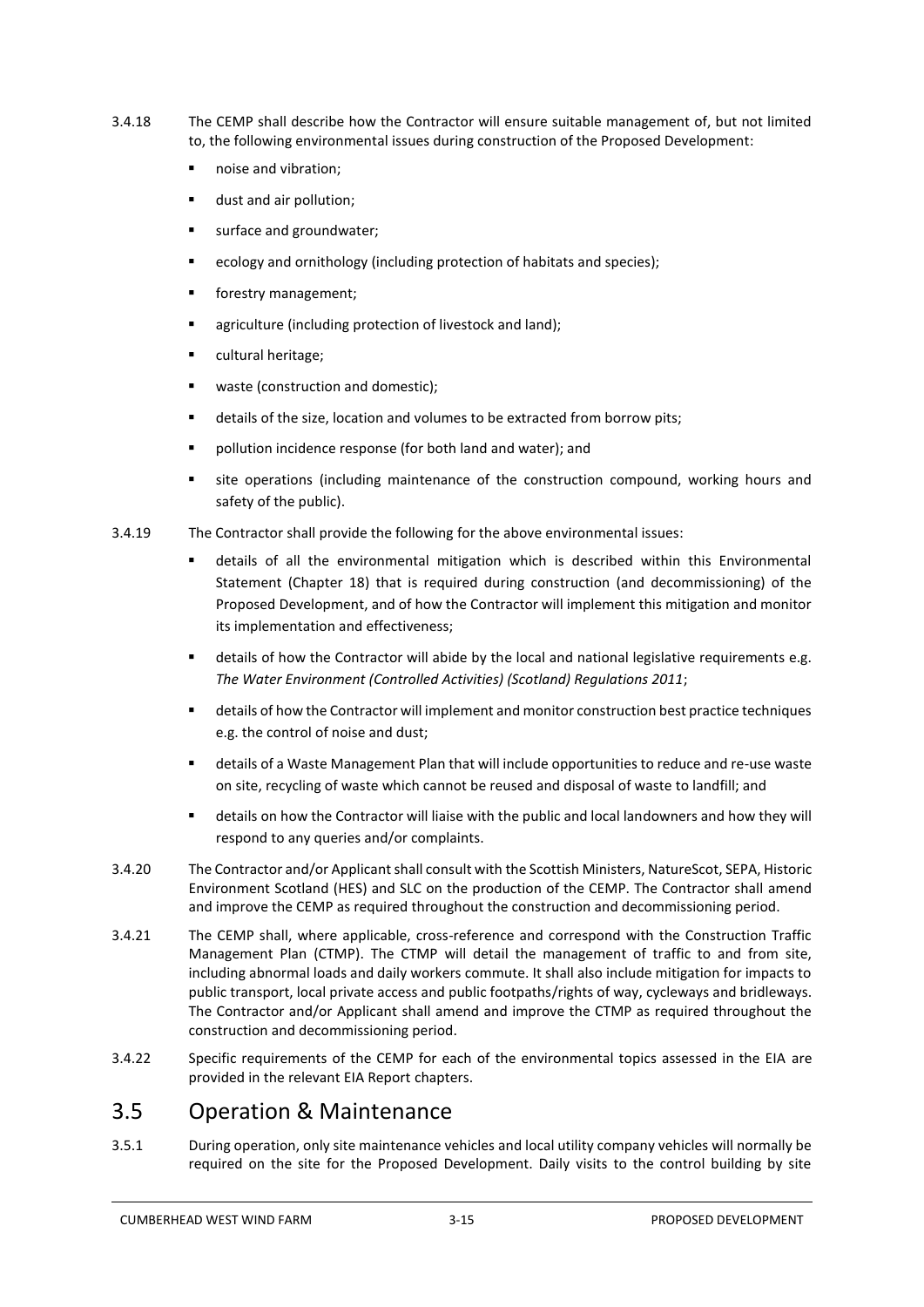management personnel in four-wheel drive or conventional passenger vehicles will occur following the commissioning phase.

- 3.5.2 Any diesel or oil stored on-site will be held within an appropriately bunded location.
- 3.5.3 Health and safety will also be controlled as set out in the construction phase.
- 3.5.4 Once the Proposed Development is operational, daily routine maintenance inspections and servicing visits by site management / technicians in one to two vehicles are expected.
- 3.5.5 In the unlikely event that a major turbine component requires replacement, vehicles will use the new access tracks and crane pads.

### *Operation Environmental Management Plan*

- 3.5.6 The Applicant will implement an Operation Environmental Management Plan (OEMP). Similar to the CEMP, the OEMP will set out how the Applicant will manage and monitor environmental effects throughout operation. Much of the focus will be on the application of mitigation measures as specified through consent condition. Most of which are likely to be based on the Schedule of Mitigation. The OEMP will be developed in consultation with the Scottish Ministers, NatureScot, SEPA and SLC and will include but not be limited to:
	- details on the track, water crossings and turbine maintenance;
	- the control and monitoring of noise;
	- the control and monitoring of surface and groundwater:
	- a pollution prevention plan and a pollution incidence response plan;
	- **■** details of how the Applicant will abide by the local and national legislative requirements e.g. *The Water Environment (Controlled Activities) (Scotland) Regulations 2011*; and

## <span id="page-17-0"></span>3.6 Decommissioning

- 3.6.1 This assessment assumes that the operational lifespan of the Proposed Development would be 30 years, after which it would be appropriately decommissioned. It is expected that decommissioning would take approximately 12 months. The environmental effects of decommissioning are considered to be similar to those during construction but excluding habitat loss which would have already occurred under the construction phase.
- 3.6.2 During the decommissioning phase, vehicles would access the site by the same routes used for delivery and construction.
- 3.6.3 Either the main construction compounds and laydown area would be re-established or a new compound would be developed as agreed with the Scottish Ministers/Local Authority at the appropriate time, to temporarily store decommissioned plant and equipment. The nacelles and blades would be removed using cranes situated on the crane pads as previously constructed. The towers would then be dismantled.
- 3.6.4 All components would be removed from the site for disposal and/or recycling as appropriate and in accordance with regulations in place at that time.
- 3.6.5 If required, exposed parts of the concrete foundations would be ground down to below sub-soil level, however, the remaining volume of the foundations would remain in situ.
- 3.6.6 The turbine base areas and crane pads would be returned to their original appearances unless further consents were granted. The additional onsite access tracks (with the exception of the temporary tracks) created for the Proposed Development would be narrowed to forestry-width and retained. The tarmac road from the M74 that exists at present would remain.
- 3.6.7 If, after the operational lifespan of the Proposed Development has expired there is potential for repowering, this would be subject to a new and separate application.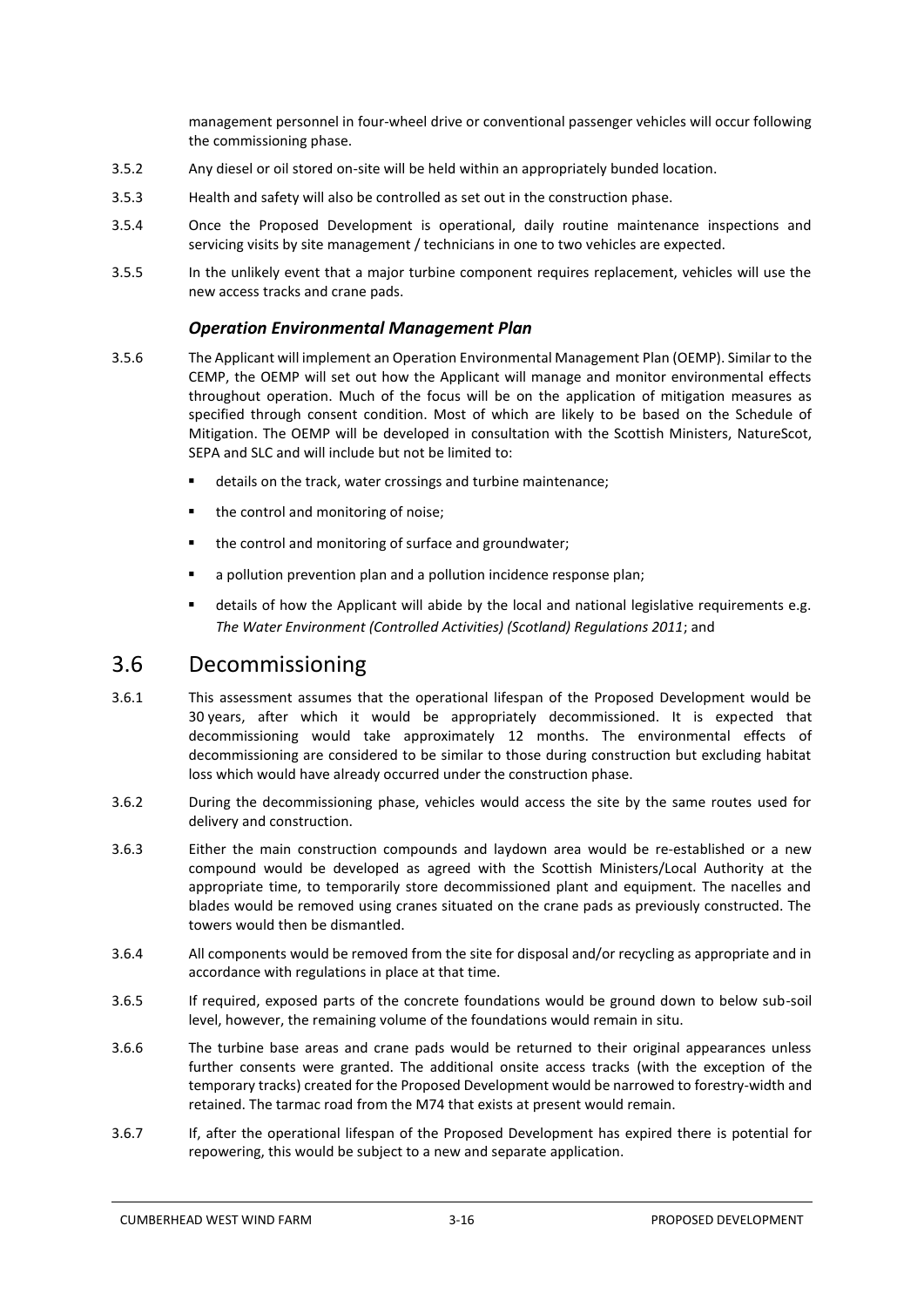## <span id="page-18-0"></span>3.7 Climate Change & Carbon Considerations

3.7.1 Increasing atmospheric concentrations of greenhouse gases (GHGs), including carbon dioxide (CO2) - also referred to as carbon emissions - are resulting in climate change. A major contributor to this increase in GHG emissions is the burning of fossil fuels. With concern growing over climate change, reducing its cause is of utmost importance. The replacement of traditional fossil fuel power generation with renewable energy sources provides high potential for the reduction of GHG emissions. This is reflected in UK and Scottish Government climate change and renewable energy policy and commitments. The relevant aspects of such policies are summarised in Chapter 5.

## *Energy Generation*

- 3.7.2 Whilst the Proposed Development will reduce carbon emissions by replacing the need to burn fossil fuels for power, carbon emissions will result from the component manufacturing, transportation and installation processes associated with the Proposed Development. There is also the potential for carbon fixers and sinks to be lost through the clearing of vegetation during construction. There must, therefore, be a sufficient balance between the carbon reduction associated with renewable energy development and that which is produced through construction/ fabrication processes and lost through site preparation.
- 3.7.3 The combined electrical output capacity from the wind turbine generators within the Proposed Development will be around 126 MW, with the exact capacity depending on the model and type of turbine selected. It would be expected that the site would generate around 325 GWh per year (again depending on the turbine selected).
- 3.7.4 The average electricity consumption per household in the UK quoted by RenewableUK is 3,618 kWh (RenewableUK, 2019). Assuming generation of 325 GWh annually, the Proposed Development would generate enough power to supply approximately 89,829 average UK households.
- 3.7.5 Although future wind yields cannot be guaranteed, if the Proposed Development continued to generate, on average, at this load factor over its proposed 30-year lifespan, it is expected that a total of approximately 9,750 GWh of renewable energy could be generated.

## *Carbon Emissions Savings*

- 3.7.6 A technical review of energy displacement by the UK Energy Research Centre (UKERC) considered over two hundred studies and papers from all round the world for the UK Government and concluded that *"it is unambiguously the case that wind energy can displace fossil fuel-based generation, reducing both fuel use and carbon dioxide emissions"* (UKERC, 2006).
- 3.7.7 Whilst the wind turbines will reduce carbon emissions by replacing the need to burn fossil fuels for power, there is the potential for carbon fixers and sinks to be lost through the clearing of vegetation and materials for construction. There must therefore be a sufficient balance between the carbon reduced and that which is produced and lost through associated processes.
- 3.7.8 The Proposed Development site is mostly covered in commercial coniferous forestry. Peat depths identified across the site range from  $0 \text{ m} - 3.8 \text{ m}$ . The turbine layout has been designed to minimise the impact on deep peat and the commercial forestry operations on site, and limit the number of woodland blocks that would need to be clear felled as part of the construction of the Proposed Development. Turbines will be keyholed within the forestry block and any new forestry will not be planted within these keyholed areas. Full details of the Proposed Development forestry assessment is provided Chapter 16. The overall carbon sink loss from the Proposed Development will therefore be small.
- 3.7.9 The Scottish Government's online Carbon Calculator Tool V1.6.1 has been completed for the Proposed Development (ref.WS4U-PV65-5TI8). Input parameters are based on the proposed site design, infrastructure dimensions, results from peat depth surveys and laboratory testing of peat, and other information gained from site survey work, desk study and, where applicable, assumptions relating to groundwater, drainage, and habitat regeneration.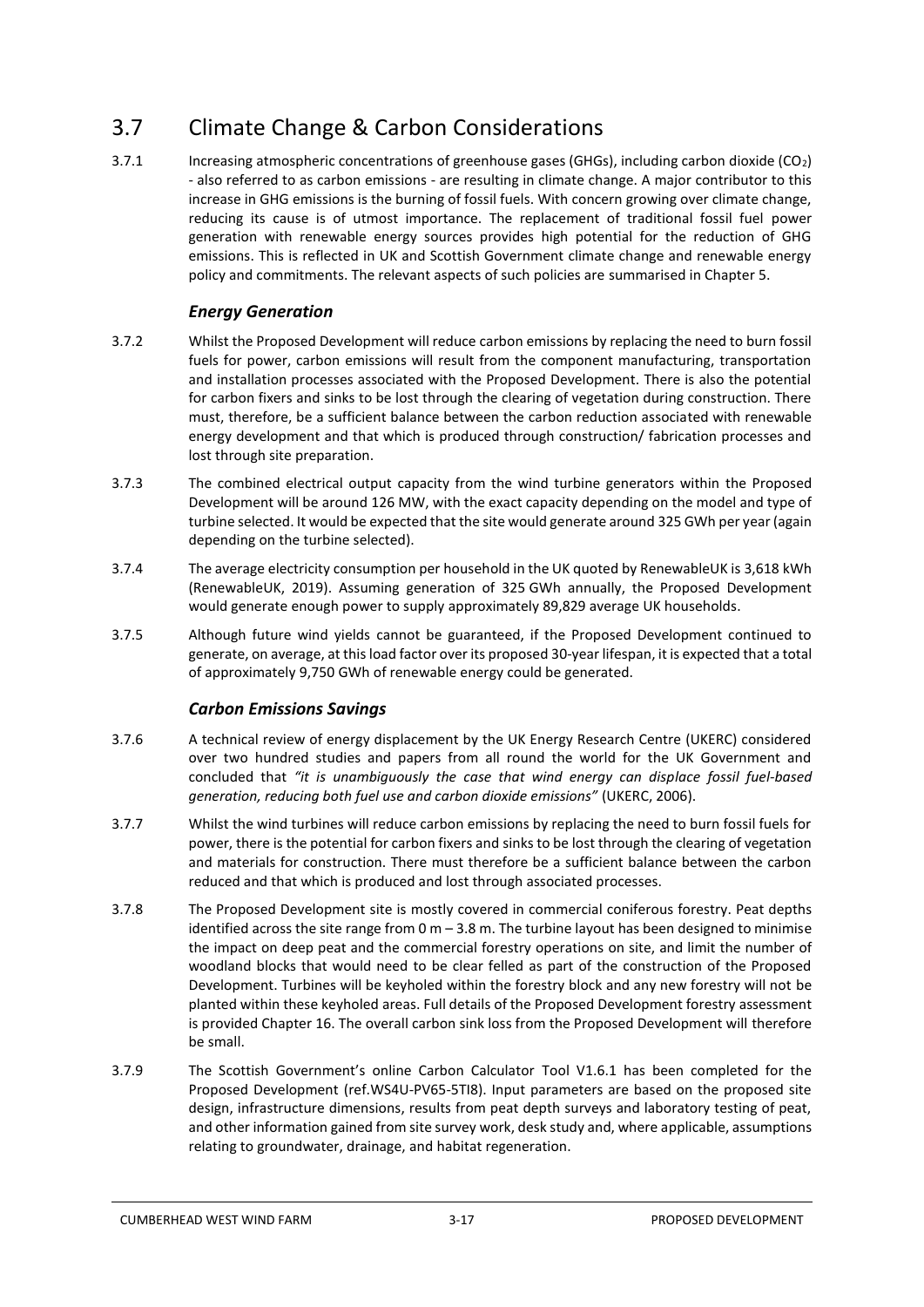- 3.7.10 The output from the Carbon Calculator indicates the expected total carbon dioxide loss for the Proposed Development (from manufacture of turbines, construction, decommissioning, and carbon sink losses, also taking account of gains due to restoration of borrow bits) is 244,762 tonnes of carbon dioxide ( $tCO<sub>2</sub>$ eq). Input and output parameters are detailed in Appendix 3.2.
- 3.7.11 Scottish Government guidance on wind farm carbon savings (Scottish Government, 2008), states: "*carbon emission savings from wind farms should be calculated using the fossil fuel sourced grid mix…, rather than the grid mix."* Taking account of the expected total CO<sup>2</sup> loss from the Carbon Calculator result, the Proposed Development would be expected to result in a saving of approximately 173,842 tonnes of carbon dioxide (tCO<sub>2</sub>) per annum, meaning a total of over 5.2 million tonnes over the 30-year operational lifetime of the Proposed Development, through displacement of carbon-emitting generation. (RenewableUK, 2018).

## <span id="page-19-0"></span>3.8 Public Access

- 3.8.1 There are no core paths listed across the Proposed Development site. There is one path listed as part of the Wider Network of paths in the SLC Core Paths Plan (adopted November 2012): EK/5847/1 that traverses the northern extent of the site (refer to Figure 3.11). The infrastructure associated with the Proposed Development will provide improved access across the site throughout the operational life of the Proposed Development.
- 3.8.2 In the interests of health and safety, the Wider Network paths (as noted above in paragraph 3.8.1) that do exist within the site may need to be temporarily diverted during construction. If required, a temporary diversion will be put in place for the construction period for affected path sections, with suitable alternatives clearly signposted. It is proposed that details of temporary path diversions can be secured by an appropriately worded condition.

## *Outdoor Access Plan*

3.8.3 During its period of operation, the Proposed Development access tracks will be open for nonmotorised public access and will provide a greater network of paths in the local area. These new tracks will also connect with both the consented Cumberhead Wind Farm, Hagshaw Hill Wind Farm and Douglas West Wind Farm.

## <span id="page-19-1"></span>3.9 Socio-Economic Benefit

- 3.9.1 Based on an installed capacity of 126 MW, the Proposed Development will generate an 18.9 million Community Benefit Contribution to communities in the Douglas Valley over the life of the project, comprising financial contributions of £5,000/MW. The aim of this funding will be to support the delivery of strategic projects in the Douglas Valley over the next 30 years.
- 3.9.2 The Applicant is exploring the potential to establish a new mechanism to receive and manage community benefit income from the Proposed Development (alongside income from the neighbouring Douglas West Extension and Hagshaw Wind Farms) which would yield the financial resources to deliver a Community-Led Investment Strategy for the local villages of Glespin, Douglas, Coalburn, Lesmahagow, Rigside and Douglas Water. The Strategy would seek to deliver on the aims of the Coalburn, Douglas and Glespin Community Action Plan (August 2016), the Rigside and Douglas Water Community Action Plan (2018 – 2023) and the Lesmahagow, Brocketsbrae and Hawksland Community Led Action Plan (2019-2024) in the first instance.
- 3.9.3 The communities in each of these villages have prepared Action Plans for how they would like to see their communities develop over the coming years and the Applicant would very much like the Proposed Development to provide a dedicated stream of funding to deliver on the objectives of each Action Plan, and any other future projects identified. The overarching objective of any new mechanism would be to deliver real improvement to the physical and recreational environment of Glespin, Douglas, Coalburn, Lesmahahgow, Rigside and Douglas Water.
- 3.9.4 The Applicant is also committed to exploring the potential for community investment in the Proposed Development for the local community, creating the opportunity for local community groups to acquire a share in the future revenue of the wind farm.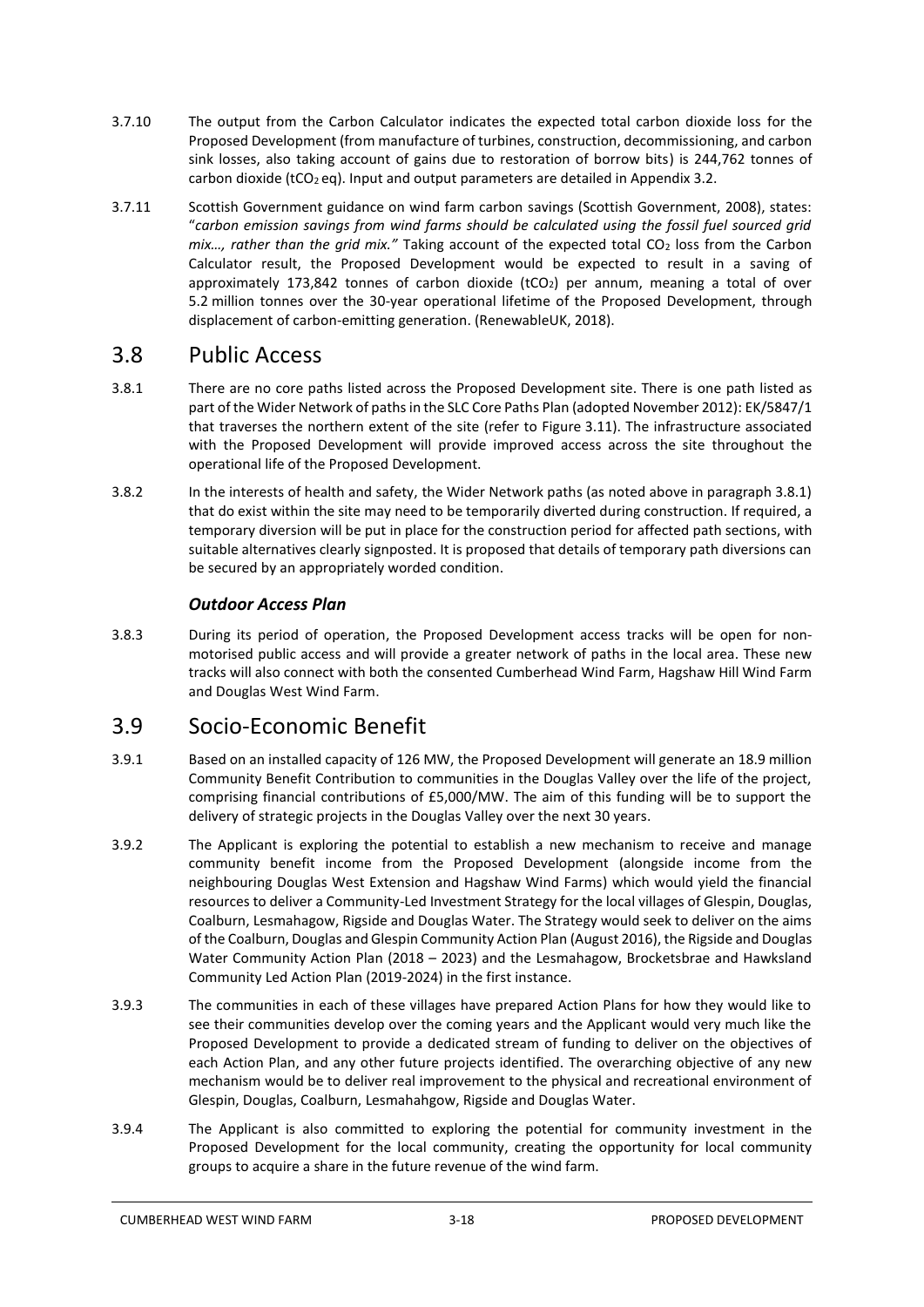- 3.9.5 The Applicant proposes that any interested local groups should initially engage with Local Energy Scotland, who manage the Scottish Government's Community and Renewable Energy Scheme (CARES), to seek advice on the ways in which to acquire a revenue share in the Proposed Development.
- 3.9.6 The Proposed Development creates opportunities to develop and fund (through the Community Benefit Contribution) outdoor recreation infrastructure in the local area which could act as a catalyst to grow an Adventure Tourism offering in the Douglas Valley, capitalising upon the significantly increased visitor numbers calling at the renovated Cairn Lodge Service Station and the branding and promotional work that is ongoing for J11 of the M74.
- 3.9.7 The final community benefit arrangements are to be agreed with local communities, SLC and the Scottish Ministers.
- 3.9.8 The Proposed Development represents a significant investment in the region and the Applicant has committed to taking a number of steps to ensure that benefits from the Proposed Development are maximised locally. The Applicant is committed to a local supplier approach that will endeavour to source supplier contracts are sourced locally wherever possible, sustaining local businesses and providing employment opportunities for local people.
- 3.9.9 An independent assessment of the socio-economic impact of the Proposed Development has been undertaken and included as Chapter 13 of this EIA Report. The assessment concludes that the Proposed Development represents a major investment in the South Lanarkshire and Scottish economies and will therefore deliver a range of positive economic impacts. During the development and construction phase the Proposed Development would invest approximately £152 million that could generate a positive economic impact of up to £42.6 million GVA and 657 job years of employment in the Scottish economy, of which £13.3 million GVA and 202 job years could be within South Lanarkshire. During each year of the operational phase (30 years) the Proposed Development would spend around £3.3 million on operations and maintenance which could generate a positive economic impact of up to £1.2 million GVA and 18 jobs in the Scottish economy, of which £0.7 million GVA and 10 jobs could be in South Lanarkshire. There would also be wider socio-economic benefits associated with the Proposed Development as a result of the Community Benefit Contribution of £5,000 per MW per year, and the opportunity for local communities to acquire a revenue share in the Proposed Development. There would additionally be benefits to the public sector from payment of non-domestic rates estimated to be worth around £1.3 million each year. The positive economic impacts of these benefits are discussed further in Chapter 13 Socioeconomics, Tourism and Recreation.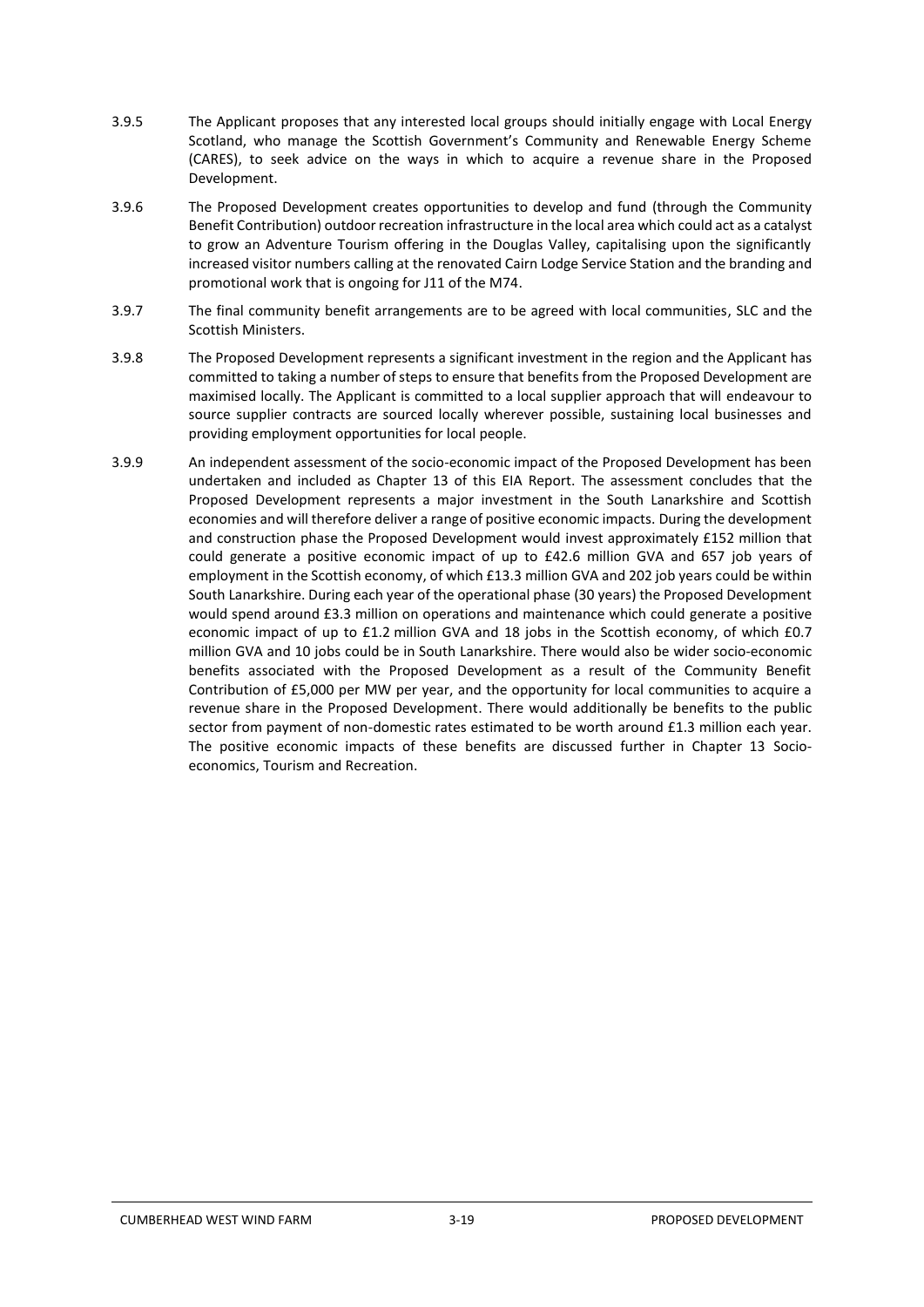## <span id="page-21-0"></span>3.11 Summary

- 3.11.1 This chapter has provided a description of the site and the surrounding area, alongside details of the Proposed Development and a summary of the associated infrastructure. A description of the likely activities to occur during the construction, operation and decommissioning phases is also provided.
- 3.11.2 The Socio-Economic benefits created by the Proposed Development have been summarised, as have the main Community Benefit and Shared Ownership proposals (refer to Chapter 13 for full details).
- 3.11.3 Finally, a high-level assessment of the predicted carbon savings has been conducted for the Proposed Development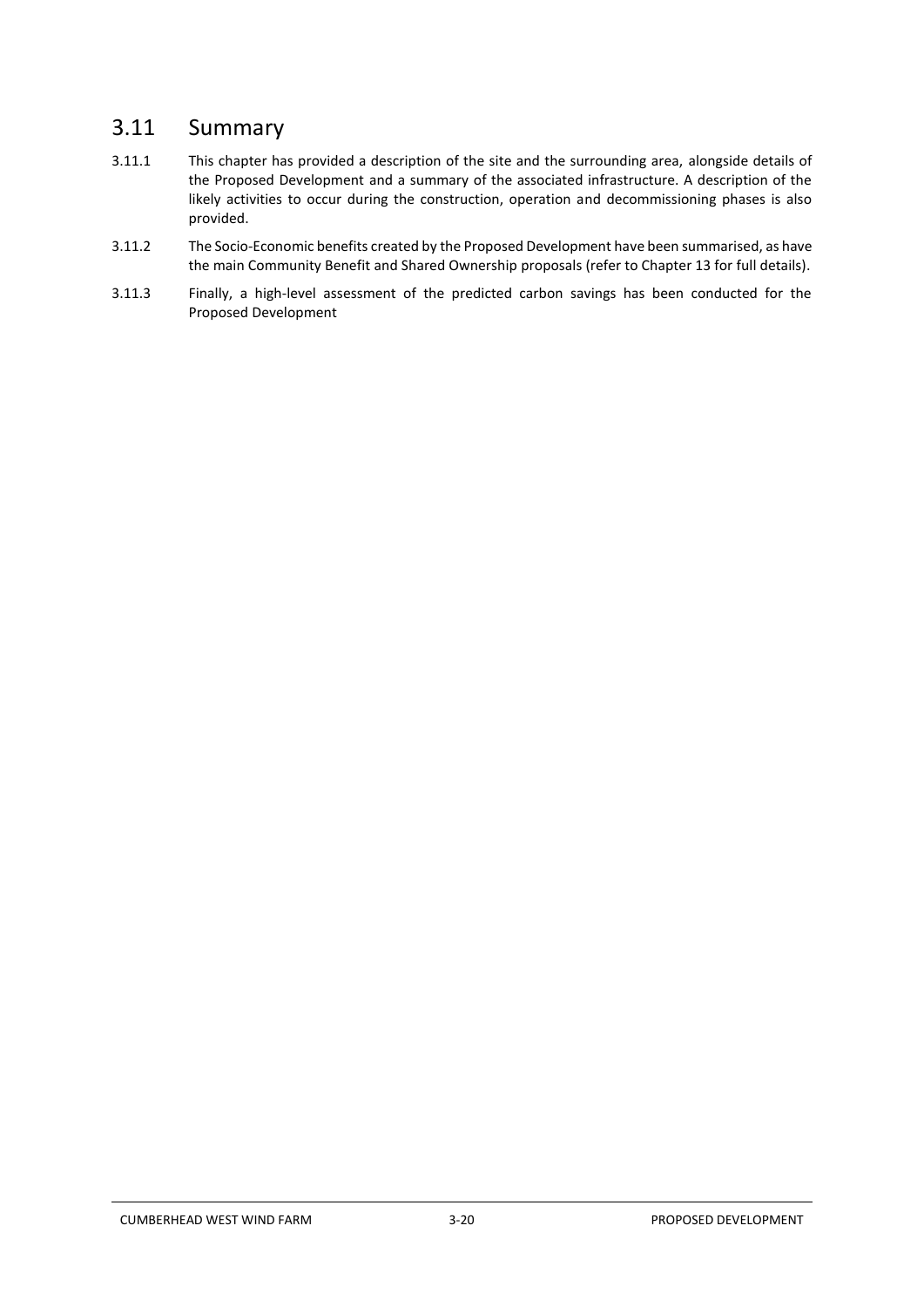## <span id="page-22-0"></span>3.12 References

BEIS - Department for Business, Energy and Industrial Strategy (2016). *Digest of United Kingdom Energy Statistics 2016*. Available at: https://www.gov.uk/government/statistics/renewablesources-of-energy-chapter-6-digest-of-united-kingdom-energy-statistics-dukes

Digest of UK Energy Statistics (DUKES) 2018: *Main Report*. Available at: https://www.gov.uk/government/collections/digest-of-uk-energy-statistics-dukes

Scottish Government *Online Carbon Calculator Tool* V1.5.1. Available at: https://informatics.sepa.org.uk/CarbonCalculator/

Scottish Government (2011). Water Environment (Controlled Activities) (Scotland) Regulations 2011. Available at: http://www.legislation.gov.uk/ssi/2011/209/contents/made

Scottish Government (2012a). *Wind Farms and Carbon*. Available at: https://www.gov.scot/WindFarmsAndCarbon

SEPA (2007 & 2010). *Pollution Prevention Guidelines* (PPGs). Available at: [http://www.netregs.org.uk/environmental-topics/pollution-prevention-guidelines-ppgs-and](http://www.netregs.org.uk/environmental-topics/pollution-prevention-guidelines-ppgs-and-replacement-series/guidance-for-pollution-prevention-gpps-full-list/)[replacement-series/guidance-for-pollution-prevention-gpps-full-list/](http://www.netregs.org.uk/environmental-topics/pollution-prevention-guidelines-ppgs-and-replacement-series/guidance-for-pollution-prevention-gpps-full-list/)

SEPA (2018) *Guidance for Pollution Prevention* (GPPs). http://www.netregs.org.uk/environmentaltopics/pollution-prevention-guidelines-ppgs-and-replacement-series/guidance-for-pollutionprevention-gpps-full-list/

SNH (2015). *Good practice during windfarm construction*. Available at: https://www.nature.scot/professional-advice/planning-and-development/renewable-energydevelopment/types-renewable-technologies/onshore-wind-energy/wind-farm-construction

South Lanarkshire Council (2012). *South Lanarkshire Core Paths Plan*, adopted November 2012.

UKERC – United Kingdom Energy Research Council (2006). *The Costs and Impacts of Intermittency: An assessment of the evidence on the costs and impacts of intermittent generation on the British electricity network*. Available at: http://www.ukerc.ac.uk/support/Intermittency.

Renewable UK (2017). *UKWED Figures Explained*. Available at: [http://www.renewableuk.com/en/renewable-energy/wind-energy/uk-wind-energy](http://www.renewableuk.com/en/renewable-energy/wind-energy/uk-wind-energy-database/figures-explained.cfm)[database/figures-explained.cfm](http://www.renewableuk.com/en/renewable-energy/wind-energy/uk-wind-energy-database/figures-explained.cfm)